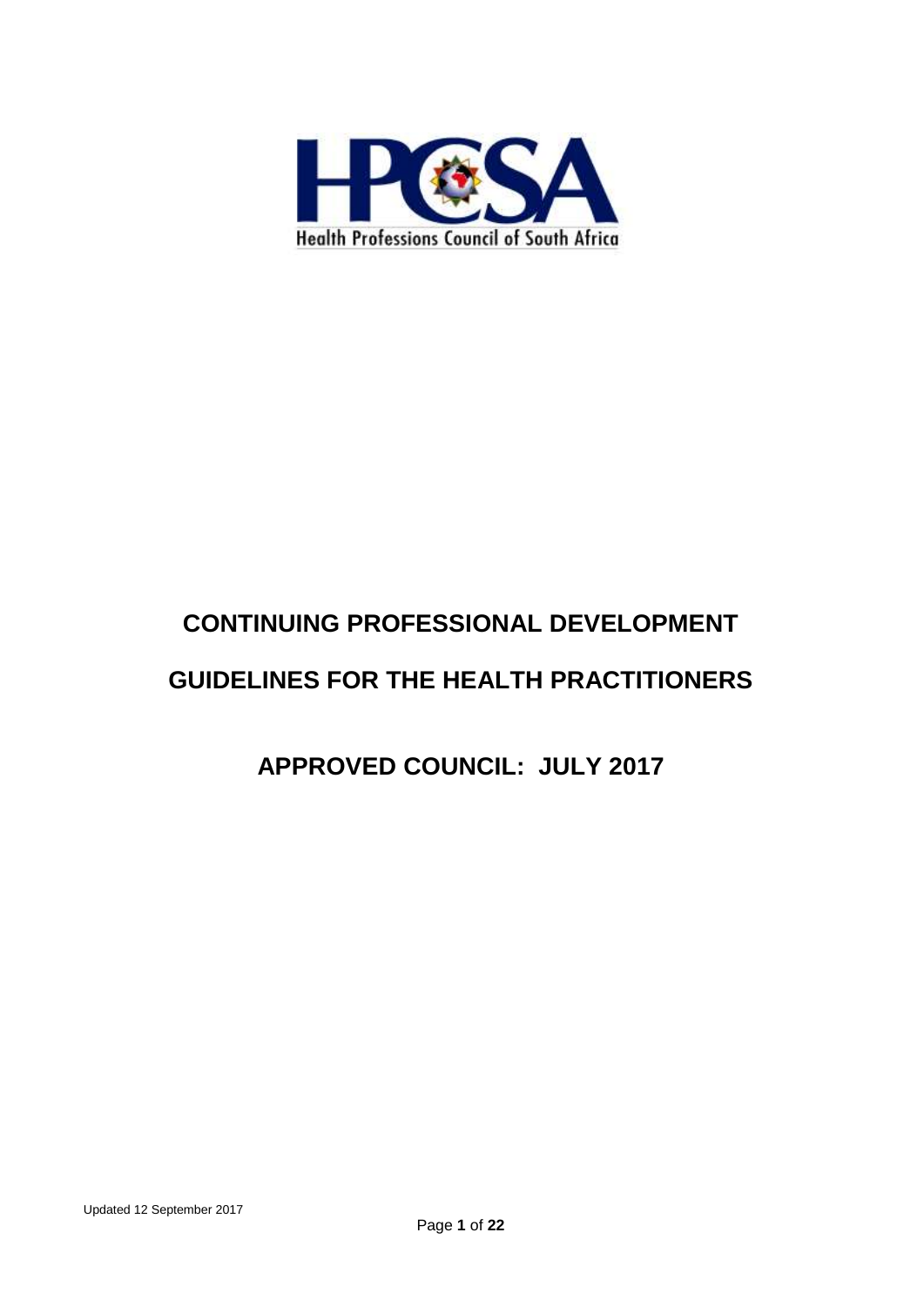# **TABLE OF CONTENTS**

#### **PREAMBLE 2**

| 1                                                                                  |                                                                                              |  |  |
|------------------------------------------------------------------------------------|----------------------------------------------------------------------------------------------|--|--|
| 1.1<br>1.1.1<br>1.1.2<br>1.1.3<br>1.1.4<br>1.1.5<br>1.1.6<br>1.1.7<br>$\mathbf{2}$ | Required Continuing Education Units (CEUs) per professional category7                        |  |  |
| 2.1<br>2.1.1<br>2.1.2<br>2.2<br>3                                                  | Activities that are managed within rules of an accredited structure (HEI and/or Professional |  |  |
| 4                                                                                  |                                                                                              |  |  |
| 4.1<br>4.2<br>5                                                                    | Health practitioners who are not compliant or have requested an extension 17                 |  |  |
| 6                                                                                  |                                                                                              |  |  |
| 7                                                                                  |                                                                                              |  |  |
| 8                                                                                  |                                                                                              |  |  |
| 9                                                                                  |                                                                                              |  |  |
|                                                                                    | ANNEXURE A: Journal, Articles and Online Activities (not older than 5 years) 20              |  |  |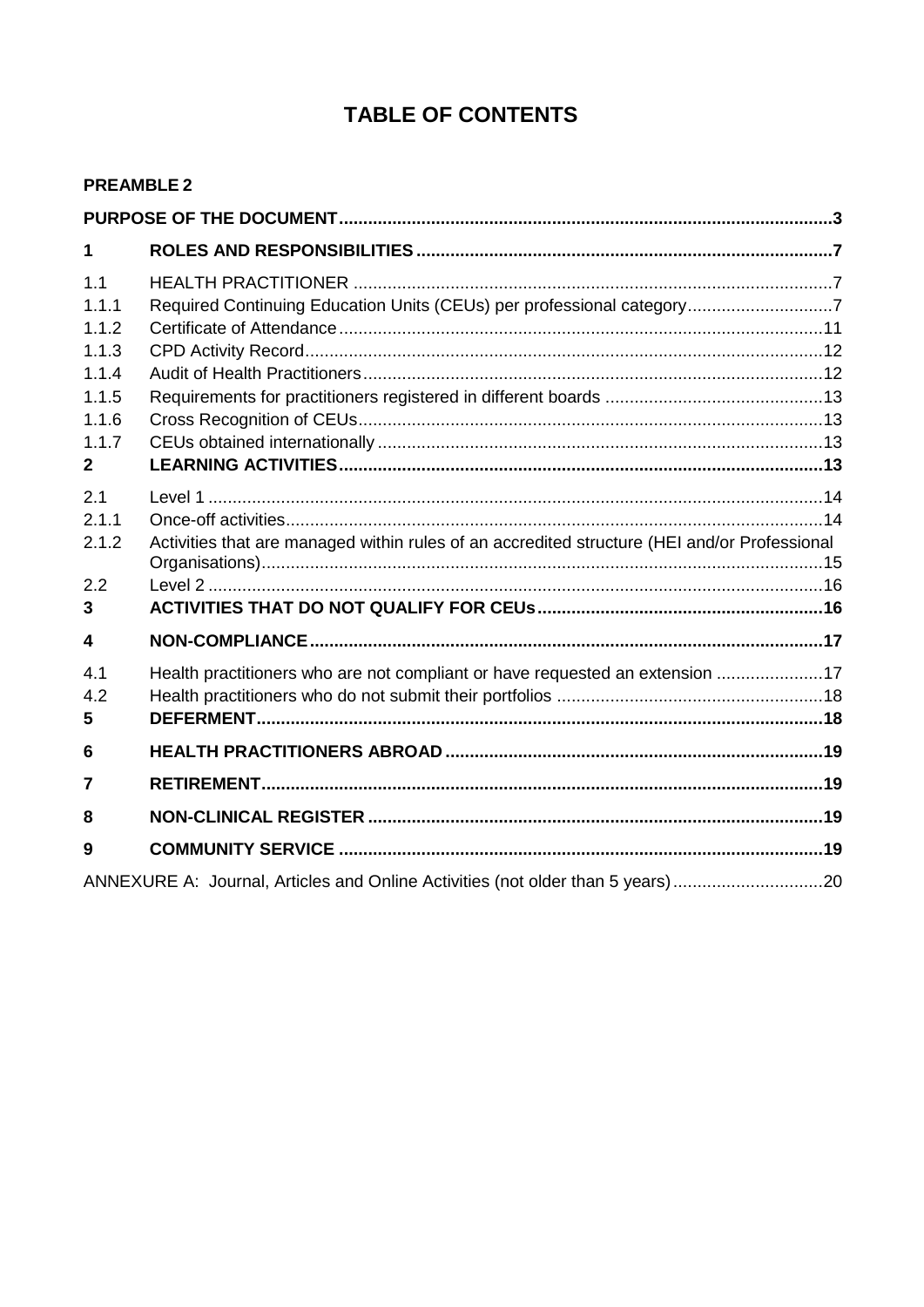#### **PREAMBLE**

<span id="page-2-0"></span>The ethical practice of the health professions requires consistent and ongoing commitment to lifelong learning by all health practitioners, through a process of Continuous Professional Development (CPD). CPD assists health professionals to update and develop the knowledge, skills and ethical attitudes that underpin competent practice. This perspective protects the public interest and promotes the health of all members of the South African society.

Guided by the principle of compassion**,** health practitioners aspire to standards of excellence in health care provision and delivery. The Health Professions Act, 1974 (Act No. 56 of 1974) (as amended) endorses Continuing Professional Development (CPD) as the means for maintaining and updating professional competence, to ensure that the public interest is always promoted and protected, as well as ensuring the best possible health care service to the community. **CPD should address the emerging health needs and be relevant to the health priorities of the country**.

In the spirit of commitment to best practice, the desire to act and serve, the following Guidelines for Continuing Professional Development, through engagement with continuing education activities, is presented for all health practitioners who are registered with the Health Professions Council of South Africa. The hierarchy of activities detailed include traditional learning experiences such as attendance of conference presentations and workshops, as well as structured courses and quality assurance audits of practices or groups of professionals in their work environments. CPD providers are encouraged to offer learning activities in line with adult education principles and greater learner involvement, with the goal of not only acquiring new or updated knowledge, but also of improving competence and ultimately the performance of the health practitioner with an end benefit to the patient/ client.

The CPD system is based on trust. The HPCSA believes that health practitioners will commit themselves to meeting the requirements for continuing education in the belief that the practitioner and patient/ client will reap the benefits of lifelong learning.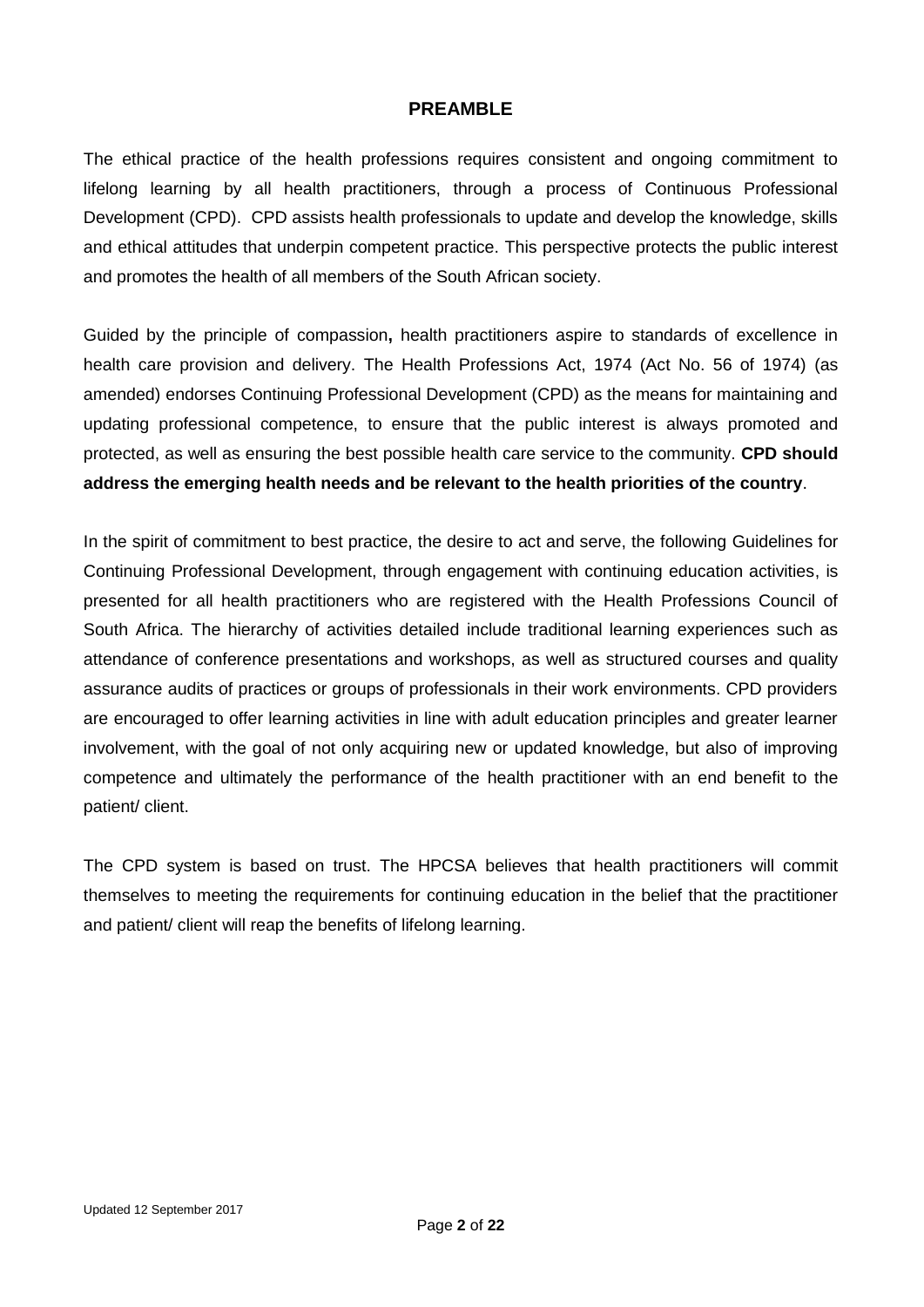# **PURPOSE OF THE DOCUMENT**

<span id="page-3-0"></span>The purpose of the guidelines is to advise health practitioners on the requirements for Continuing Professional Development (CPD) (see section 1.1). The guidelines also assist health practitioners by providing them with guidance on the processes to follow to comply with Continuing Professional Development (CPD). It further assists health practitioners with a varied list of activities to explore in order to remain compliant.

#### **GLOSSARY**

**Accreditor** - a group or institution that is appointed by a Professional Board once it has met the criteria set out by the HPCSA CPD Committee. The role of the Accreditor is to review and approve applications for the provision of CPD activities (within its profession's ambit) by organizations and individuals without accredited service provider status; to monitor these activities; and to revise continuing education units (CEUs) allocated in the event that the provider fails to comply with the rules and regulations of the CPD guidelines. Professional Boards may delegate their responsibility for accrediting service providers to Accreditors. The criteria and processes to be followed as well as the procedures for record keeping are contained in the **Criteria and Guidelines for Accreditors** document. Accreditors can also provide their own activities if they were approved as an accredited service provider.

**Accredited Service Providers** - profession specific higher education institutions and departments, professional associations or formally constituted professional interest groups who meet the specified criteria and have been accredited by the board and/ or its designated accreditor to present learning activities for Continuing Professional Development.

**Attendance register** - the record of attendees at the learning activity reflecting the names, the HPCSA registration numbers of those present and their signatures on completion of the activity. This register must be held by the presenting organisation or institution for three years following the activity; the original register may be audited by the HPCSA as part of compliance checks.

**Compliance checks** - the randomly selected sample of health practitioners from every register every two months for an audit, for the purpose of checking compliance. Health practitioners should submit the information requested to the CPD section within 21 days on receipt of notification of being selected for an audit.

Updated 12 September 2017 **Continuing Education Units** (CEUs) - the value attached to a learning activity for Continuing Professional Development.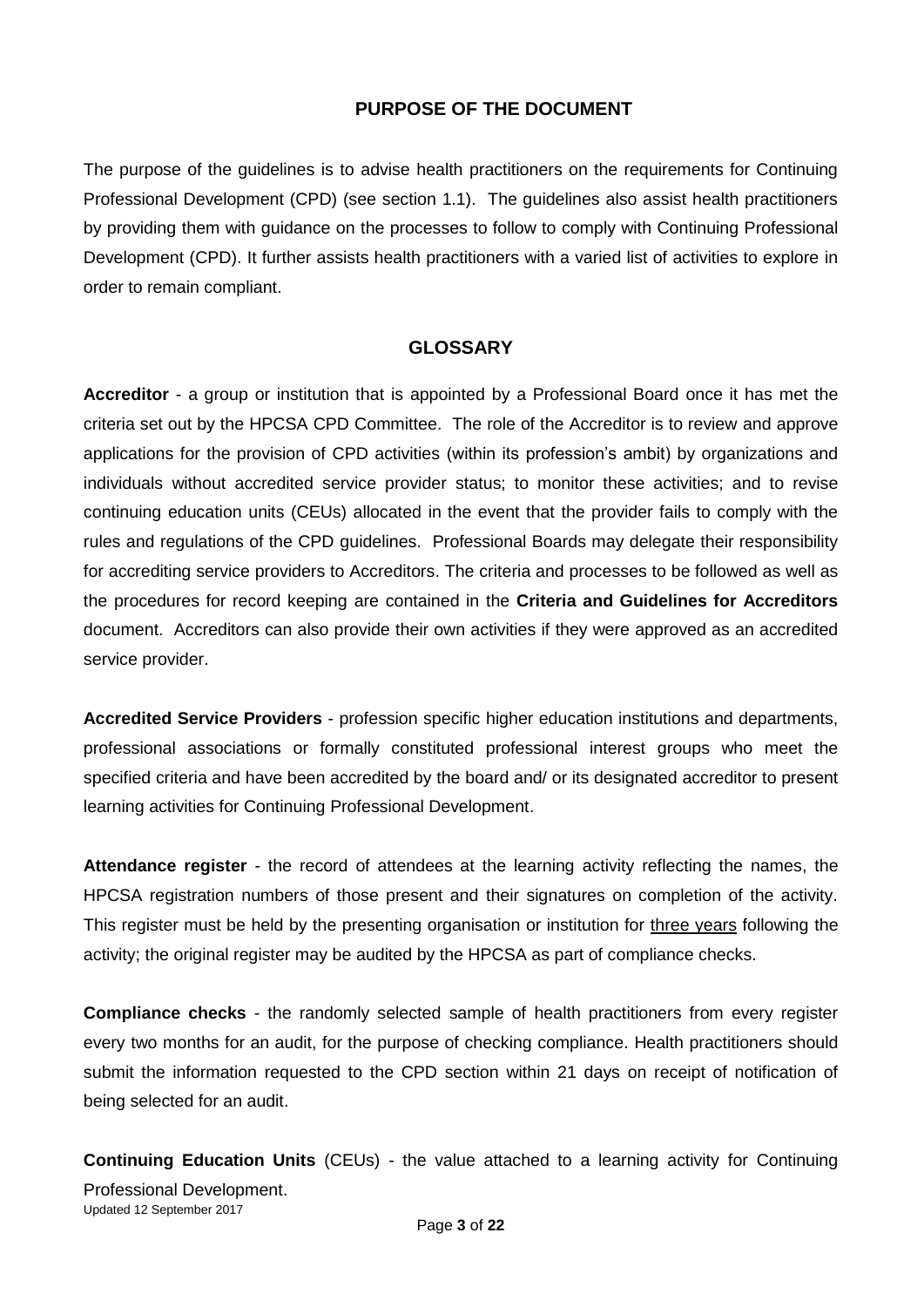**Continuing Professional Development** - the continuing education and training referred to in Section 26 of the Health Professions Act, 1974 (Act No. 56 of 1974).

**CPD Section** - the CPD, Registrations, Licensure and Document Management Department of the HPCSA, which administers and monitors the CPD processes on behalf of the CPD Committee of Council.

**Criteria and Guidelines for Service Providers –** they provide details on the criteria for and requirements of Service Providers; the nature of the learning activities and the CEUs at each level of the hierarchy; the process to be followed to publicise, present and record the activities.

**Deferment** - a formal permission sought by a health practitioner and granted by the HPCSA CPD Committee to suspend and/ or postpone the CPD requirements for a period of time. There are conditions for re-entry into practice, which are clearly stipulated for each profession.

**Ethics, Human Rights and Health Law is** - an understanding of the bioethical principles that determine how health practitioners perform research and interact with patients/ clients and society as described in Chapter 1 and 2 of the Constitution of South Africa, 1996 (As adopted on 8 May 1996 and amended on 11 October 1996 by the Constitutional Assembly). Health care is a constantly advancing field and with these advances, conflicts often arise within the arenas of politics, law, religion, philosophy and economics. An understanding of bioethics helps us to recognise, admit and sometimes resolve these conflicts.

**Human rights -** the rights of individuals enshrined in the Bill of Rights. All individuals must be treated in a fair and equal manner, taking into consideration their fundamental freedom and human dignity.

**HPCSA CPD Committee, which is accountable to Council** - it comprises of representatives from each professional board. Together with the professional boards, the Committee is tasked with developing policy proposals for Continuing Professional Development and monitoring adherence to policy on behalf of the Council.

**Health law** - the Law governing the relationship between providers and users of healthcare. The Common Law and Statute Law governing the field of health care has to conform to the norms, values and standards of the Constitution of the Republic of South Africa."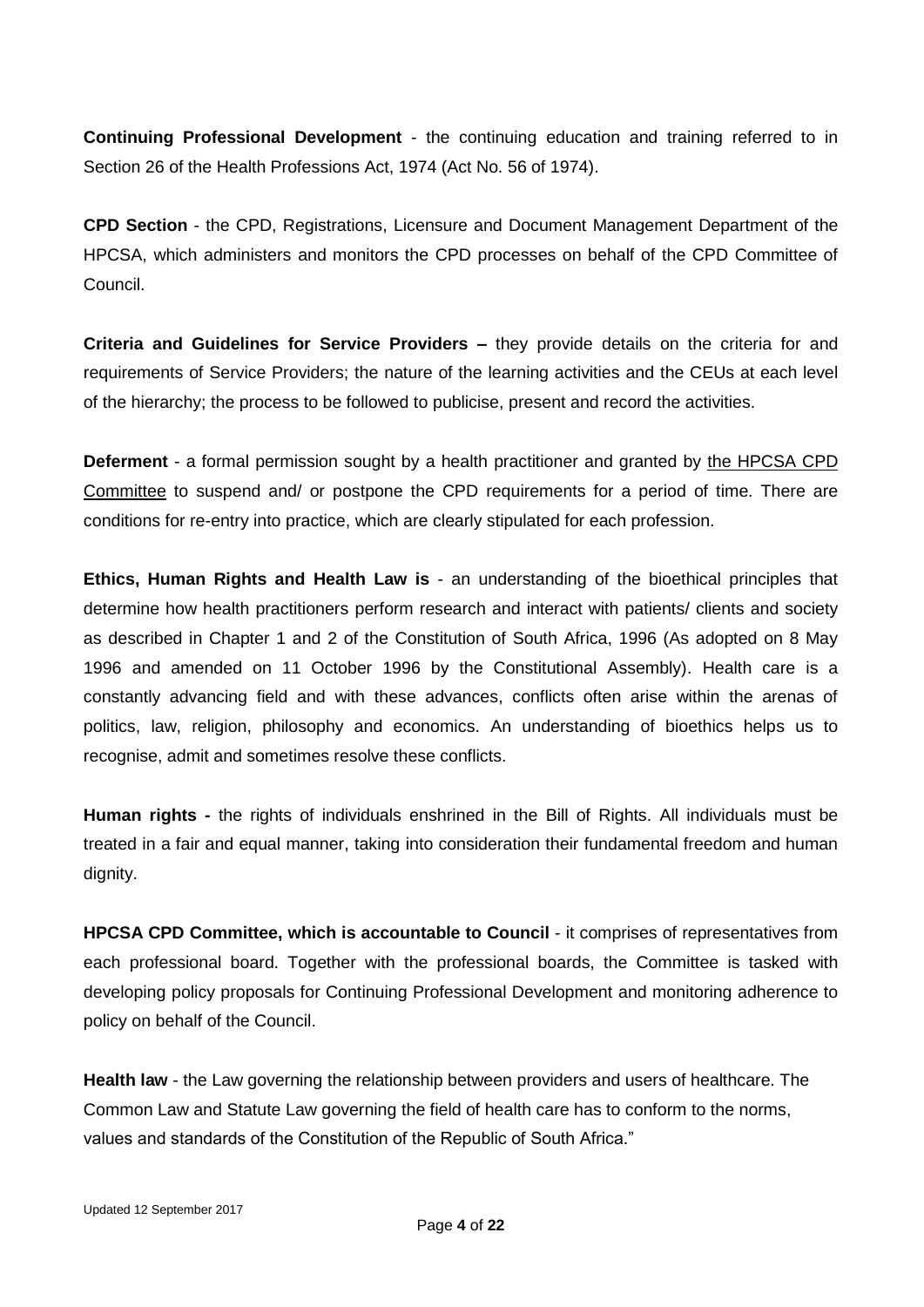**HPCSA Individual CPD Activity Record (Form CPD IAR 1)** - the document held by individual health practitioners as a record of every learning activity attended or completed. The Attendance Certificates for each event or series of events should accompany it. For Level 2 qualifications, a certified copy of the qualification is required. The record must be regularly updated and kept current. In the event that a health practitioner's name is drawn in the compliance check, the Individual CPD Activity Record (Form CPD IAR 1) for the previous two years, together with the attendance certificates and copies of qualifications that may have been obtained during that period, must be sent to the CPD Section of Council within 21 days on receipt of notification requiring such information.

A health practitioner is required to engage in CPD and accumulate **CEUs** per twelve-month period of which a specific number of CEUs should be for ethics, human rights and health law (see table below). **All** CEUs are valid for a period of 24 months from the date that the activity took place/ ended.

Health practitioners who are registered in two different professions or categories must meet the requirements of the boards that are applicable. Health practitioners registered in more than one category **within the same professional board** should accrue thirty CEUs per profession with the five CEUs for ethics, human rights and health law per twelve-month period applicable to both professions.

# **Practitioners may obtain their units within their own discipline, speciality or sub-speciality or within another relevant discipline, speciality or sub-speciality.**

**Learning activity/ies** - the CPD activities for which Continuing Education Units are obtained. There are two levels of activities: those with non-measurable outcomes; those with measurable outcomes that do not necessarily constitute a full year of earned CEUs (including education, training, research and publications; and those associated with formally structured learning programmes.

**Learning Portfolio (Level 2 Activity)** - the record of a health practitioner's learning and selfdevelopment over time, reflecting the health practitioner's growth and improved practice.

**National Accreditors Forum** - the body which has representatives from among the Accreditors, and which meets regularly to deliberate on policy and issues of common concern. Feedback is provided to the HPCSA CPD Committee.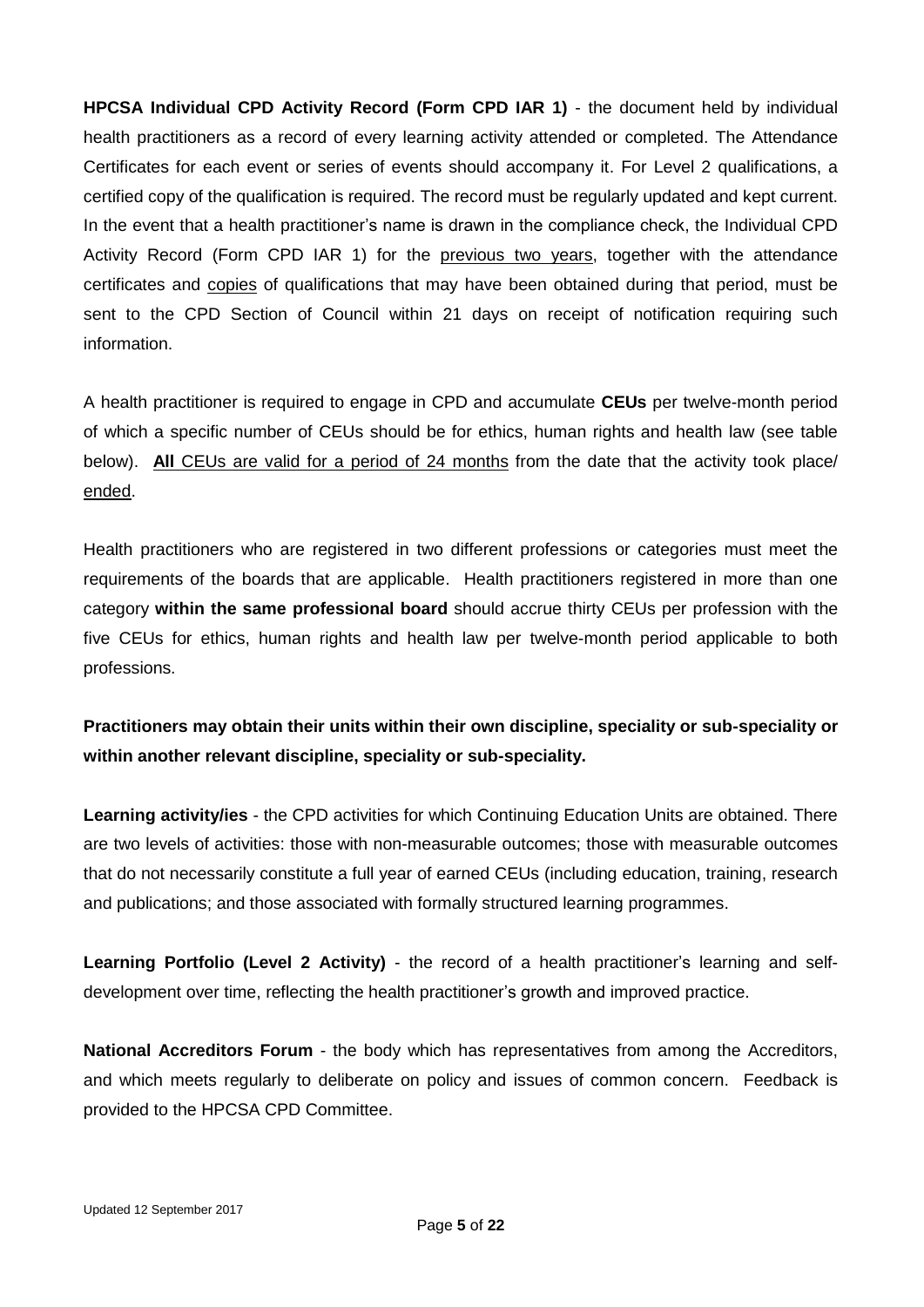**Non-compliance** - failure of an individual to annually obtain thirty CEUs (or the required CEUs for their register as determined by their professional board), which include at least five CEUs for Ethics, Human Rights or Health Law. There are various penalties, which will be applied in the event of non-compliance, by individual professional boards in collaboration with the HPCSA CPD Committee.

**Practice Audit** - it involves a health practitioner undertaking a systematic review of aspects of patient care and comparing these against explicit criteria.

**Recognition of CEUs** - it refers to the fact that if a CPD activity has been accredited by an Accreditor for a specific Professional Board, all health care professionals may attend that activity **if it is relevant to their specific scope of practice.** Health practitioners will therefore not need to apply for that activity to be re-accredited by their own Professional Board in order to claim the CEUs accrued for attending that activity.

**Restoration after erasure** - it occurs once the conditions for restoration to the register have been met. The conditions vary, and depend upon the duration for which the health practitioner has been erased from the register, and the requirements of the relevant Professional Board.

**Service Providers** - individuals/ institutions/ organisations/ societies who have to submit each of their learning activities to an accreditor for review and accreditation prior to presenting the CPD activity.

**Shelf life** - the period the CEUs will be valid for, which is 24 months from the date that the activity took place or ended, thus the CEUs have a 'shelf life' of 24 months.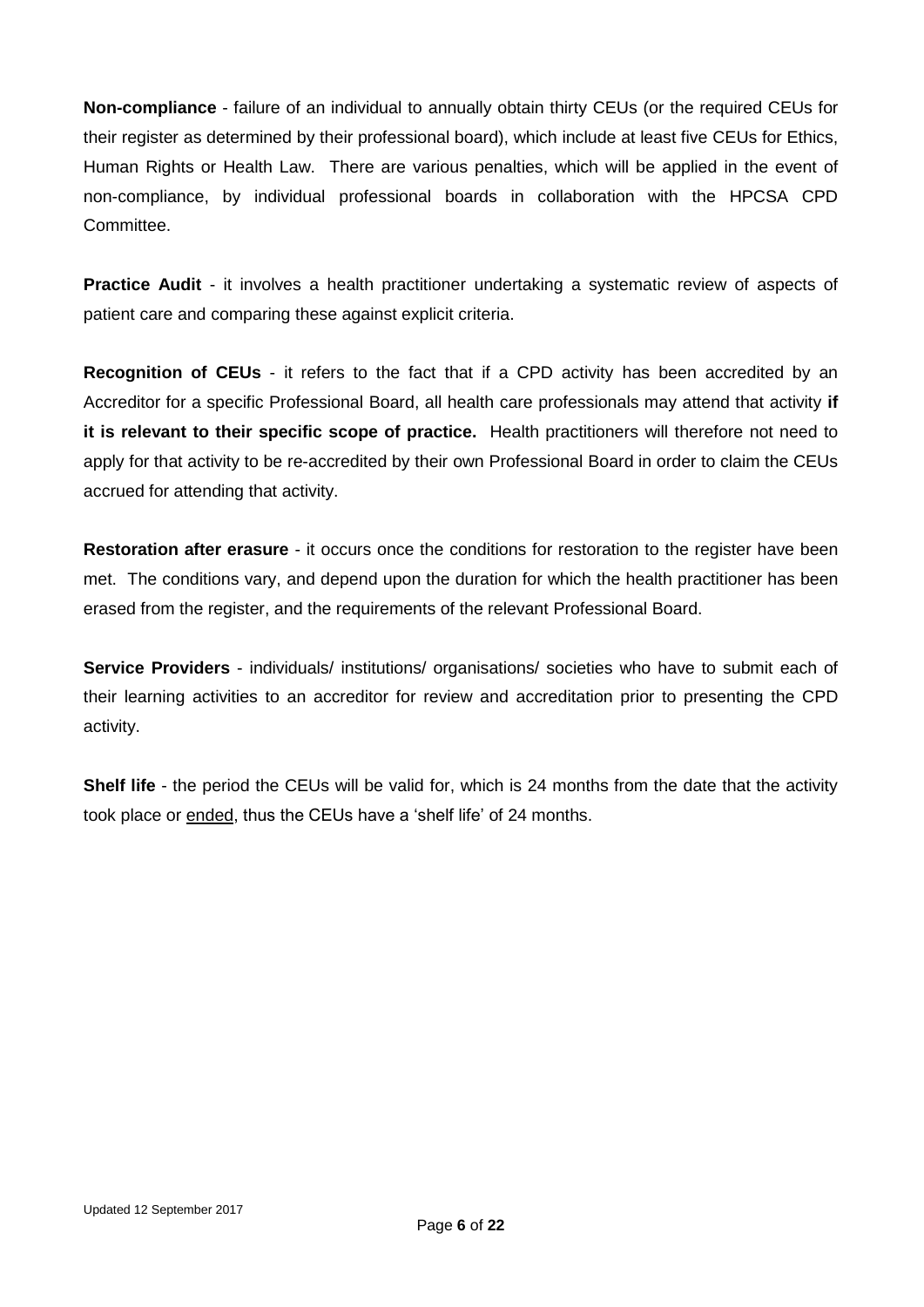# <span id="page-7-0"></span>**1 ROLES AND RESPONSIBILITIES**

There are a number of stakeholders involved in the process of CPD. This section describes the roles and responsibilities of various stakeholders in the CPD process including health practitioners.

#### <span id="page-7-1"></span>**1.1 HEALTH PRACTITIONER**

The purpose of CPD is to assist health practitioners to maintain and acquire new and updated levels of knowledge, skills and ethical attitudes that will be of measurable benefit in professional practice. The aim is to enhance and promote professional integrity. The beneficiary will ultimately be the patient/ client. All registered health practitioners are required to complete a series of accredited continuing education activities each year. The activities are clustered together to represent a hierarchy of learning. Health practitioners may select activities at any level of learning that meet their particular needs and the demands of their practice environments.

Any health practitioner who registers for the first time as a health care professional after 1<sup>st</sup> January of a particular year will commence with his or her CPD programme immediately. When health practitioners who are actively practising in South Africa attend an accredited professional or academic meeting or activity abroad, it will be recognised for CPD purposes (see section 1). An Accreditor in South Africa should accredit the activity attended internationally if the activity is not accredited/ recognised for CEUs equivalent in the country where it was held.

Any health practitioner who is registered in a non-clinical category must adhere with regulations relating to the Registration of Health Practitioners Restricted to Non-clinical Practice [R.223 of 29 February 2008 (see section 8)].

# <span id="page-7-2"></span>**1.1.1 Required Continuing Education Units (CEUs) per professional category**

"Continuing education units" means the value attached to a learning activity for continuing professional development.

A health practitioner is required to engage in CPD and accumulate **CEUs** per twelve-month period of which a specific number of CEUs should be for ethics, human rights and health law (see table below). **All CEUs are valid for a period of 24 months** from the date that the activity took place/ ended. CEUs not to be allocated retrospective for the period for which the health practitioner is audited.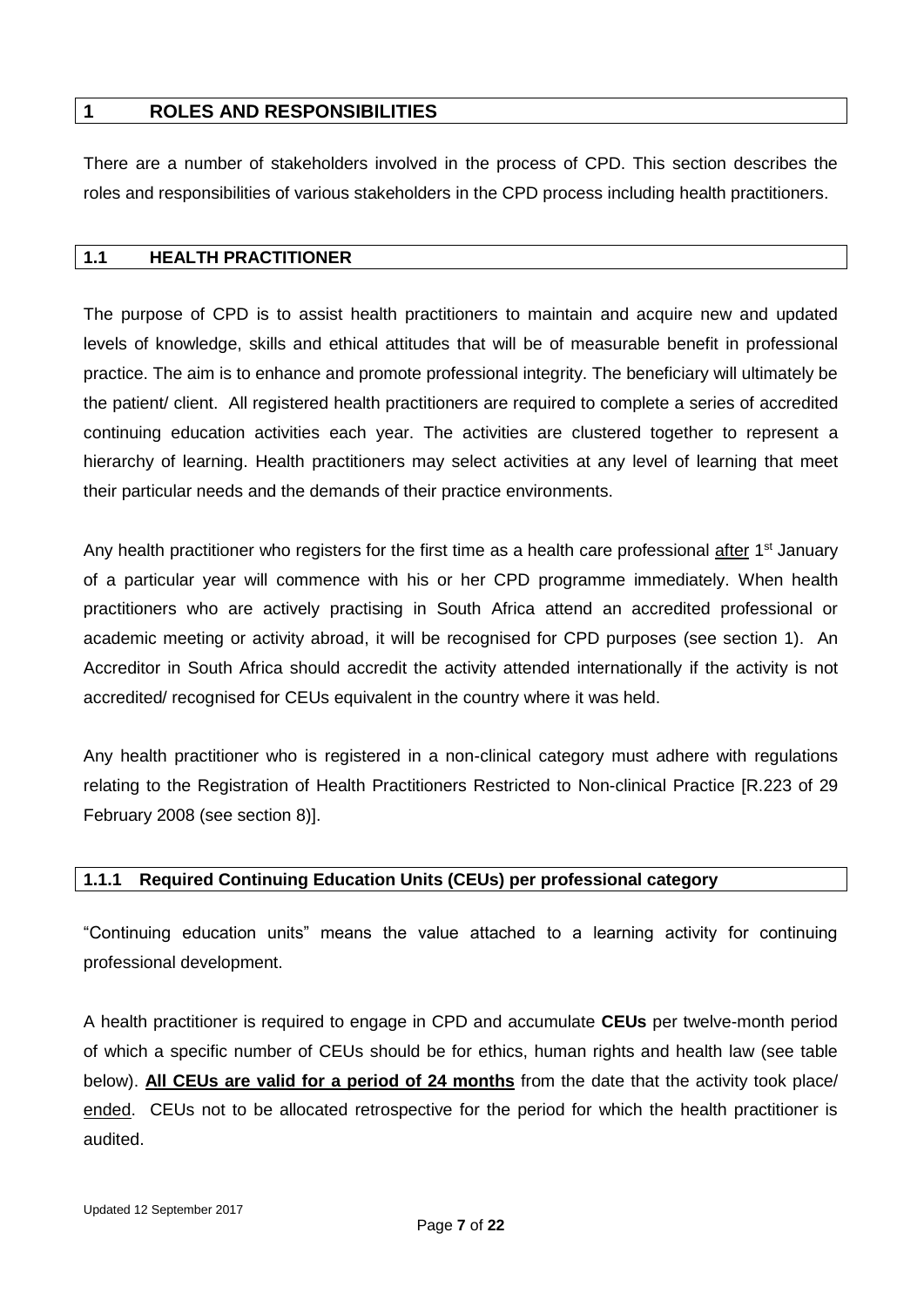**Practitioners may obtain their units within their own discipline, speciality or sub-speciality or within another relevant discipline, speciality or sub-speciality that is relevant to their own professional practice.**

The number of CEUs to be accumulated per year by health practitioners who are active on the register are stipulated per profession below:

| <b>Abbreviation</b>                    | <b>Register</b>                           | <b>Minimum number</b><br>of CEUs | Ethics, Human<br><b>Rights or Health</b><br>Law |
|----------------------------------------|-------------------------------------------|----------------------------------|-------------------------------------------------|
|                                        | DENTAL THERAPY AND ORAL HYGIENE           |                                  |                                                 |
| DA                                     | <b>Dental Assistant</b>                   | 15                               | $\overline{2}$                                  |
| <b>TT</b>                              | <b>Dental Therapist</b>                   | 30                               | 5                                               |
| OH                                     | Oral Hygienist                            | 30                               | 5                                               |
| <b>DIETETICS AND NUTRITION</b>         |                                           |                                  |                                                 |
| <b>DT</b>                              | <b>Dietitian</b>                          | 30                               | 5                                               |
| <b>SDT</b>                             | Supplementary Dietitian                   | 15                               | $\overline{2}$                                  |
| <b>NT</b>                              | Nutritionist                              | 30                               | 5                                               |
| <b>SNT</b>                             | <b>Supplementary Nutritionist</b>         | 15                               | $\overline{2}$                                  |
| <b>EMERGENCY CARE PRACTITIONERS</b>    |                                           |                                  |                                                 |
| <b>ANA</b>                             | <b>Ambulance Emergency Assistant</b>      | 30                               | 5                                               |
| <b>ANT</b>                             | Paramedic                                 | 30                               | 5                                               |
| <b>BAA</b>                             | <b>Basic Ambulance Assistant</b>          | 15                               | $\overline{2}$                                  |
| <b>ECA</b>                             | <b>Emergency Care Assistant</b>           | 15                               | $\overline{2}$                                  |
| <b>ECT</b>                             | <b>Emergency Care Technician</b>          | 30                               | 5                                               |
| <b>ECP</b>                             | <b>Emergency Care Practitioner</b>        | 30                               | 5                                               |
| <b>OECO</b>                            | <b>Operational Emergency Care Orderly</b> | 30                               | 5                                               |
| <b>ENVIRONMENTAL HEALTH</b>            |                                           |                                  |                                                 |
| HI                                     | <b>Environmental Health Practitioner</b>  | 30                               | 5                                               |
| <b>HIA</b>                             | <b>Environmental Health Assistant</b>     | 15                               | $\overline{2}$                                  |
| FI.                                    | Food Inspector                            | 15                               | $\overline{2}$                                  |
| MEDICAL, DENTISTRY AND MEDICAL SCIENCE |                                           |                                  |                                                 |
| <b>AN</b>                              | <b>Anaesthetist Assistant</b>             | 15                               | $\overline{2}$                                  |

Updated 12 September 2017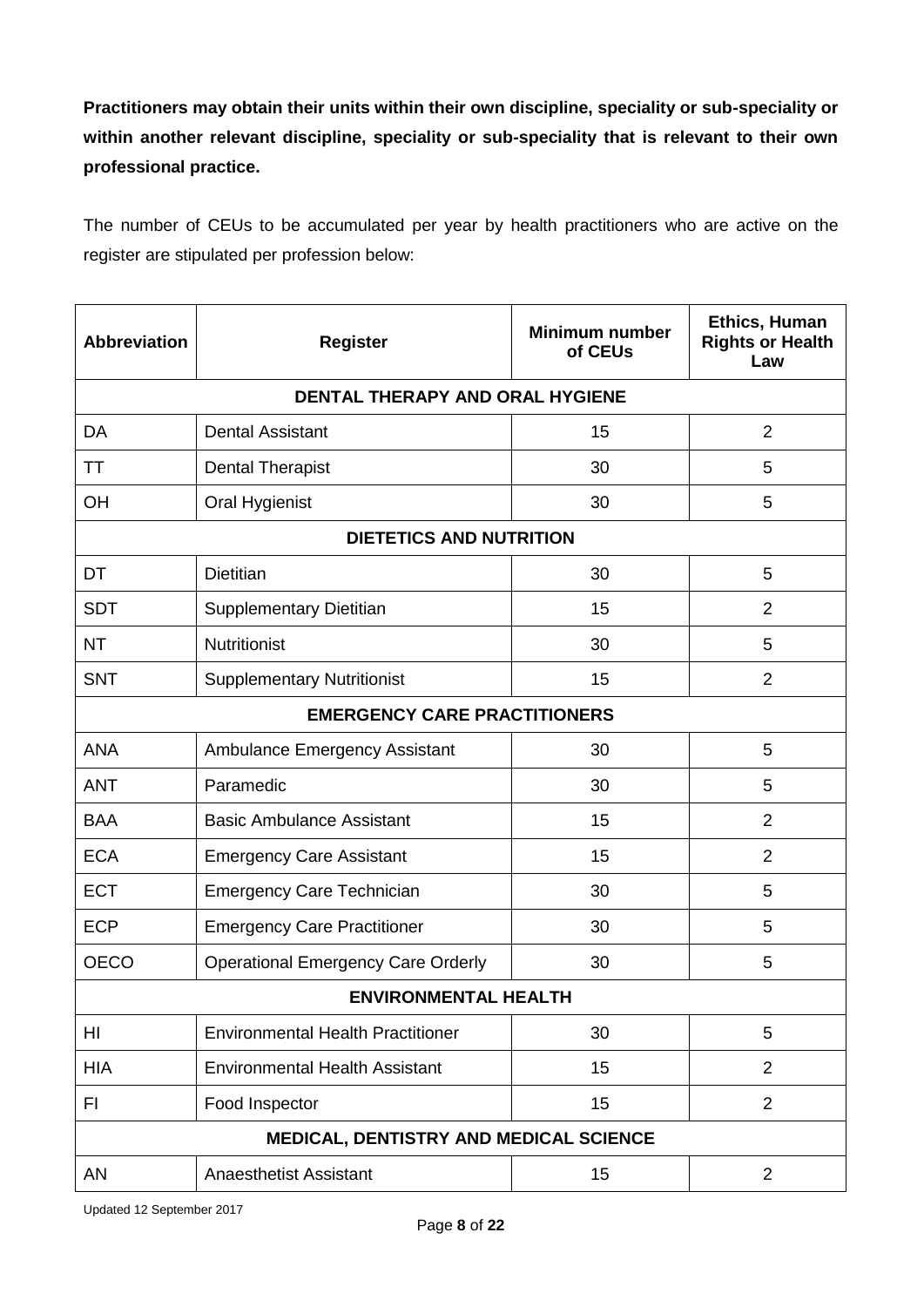| <b>Abbreviation</b>                                                                | <b>Register</b>                                             | <b>Minimum number</b><br>of CEUs | <b>Ethics, Human</b><br><b>Rights or Health</b><br>Law |
|------------------------------------------------------------------------------------|-------------------------------------------------------------|----------------------------------|--------------------------------------------------------|
| <b>BE</b>                                                                          | <b>Biomedical Engineer</b>                                  | 30                               | 5                                                      |
| CA                                                                                 | <b>Clinical Associate</b>                                   | 30                               | 5                                                      |
| <b>DP</b>                                                                          | Dentist                                                     | 30                               | 5                                                      |
| GC/GR                                                                              | <b>Genetic Counsellor</b>                                   | 30                               | 5                                                      |
| HA                                                                                 | <b>Health Assistant</b>                                     | 15                               | $\overline{2}$                                         |
| KB                                                                                 | <b>Clinical Biochemist</b>                                  | 30                               | 5                                                      |
| <b>MP</b>                                                                          | <b>Medical Practitioner</b>                                 | 30                               | 5                                                      |
| <b>MS</b>                                                                          | <b>Medical Scientist</b>                                    | 30                               | 5                                                      |
| <b>MW</b>                                                                          | <b>Medical Biological Scientist</b>                         | 30                               | 5                                                      |
| <b>SMW</b>                                                                         | <b>Supplementary Medical Scientist</b>                      | 30                               | 5                                                      |
| <b>PH</b>                                                                          | <b>Medical Physicist</b>                                    | 30                               | 5                                                      |
|                                                                                    | <b>MEDICAL TECHNOLOGY</b>                                   |                                  |                                                        |
| <b>MT</b>                                                                          | <b>Medical Technologist</b>                                 | 30                               | 5                                                      |
| GT                                                                                 | <b>Medical Technician</b>                                   | 15                               | $\overline{2}$                                         |
| <b>SGT</b>                                                                         | Supplementary Medical Technician                            | 15                               | $\overline{2}$                                         |
| LA                                                                                 | <b>Laboratory Assistant</b>                                 | 10                               | 1                                                      |
| <b>SLA</b>                                                                         | <b>Supplementary Laboratory Assistant</b>                   | 10                               | 1                                                      |
| OCCUPATIONAL THERAPY, MEDICAL ORTHOTICS AND PROSTHETICS<br><b>AND ARTS THERAPY</b> |                                                             |                                  |                                                        |
| AT                                                                                 | <b>Arts Therapist</b>                                       | 30                               | 5                                                      |
| <b>AOS</b>                                                                         | Assistant Medical Orthotist, Prosthetist<br>& Leatherworker | 15                               | $\overline{2}$                                         |
| <b>OSA</b>                                                                         | <b>Orthopaedic Technical Assistant</b>                      | 15                               | $\overline{2}$                                         |
| <b>OTB</b>                                                                         | <b>Occupational Therapy Assistant</b>                       | 15                               | $\overline{2}$                                         |
| <b>OTT</b>                                                                         | Occupational Therapy Technician                             | 15                               | $\overline{2}$                                         |
| <b>OB</b>                                                                          | Orthopaedic Footwear Technician                             | 15                               | $\overline{2}$                                         |
| <b>OS</b>                                                                          | <b>Medical Orthotist and Prosthetist</b>                    | 30                               | 5                                                      |
| SOS                                                                                | <b>Supplementary Medical Orthotist</b><br>Prosthetist       | 15                               | $\overline{2}$                                         |
| <b>OT</b>                                                                          | <b>Occupational Therapist</b>                               | 30                               | 5                                                      |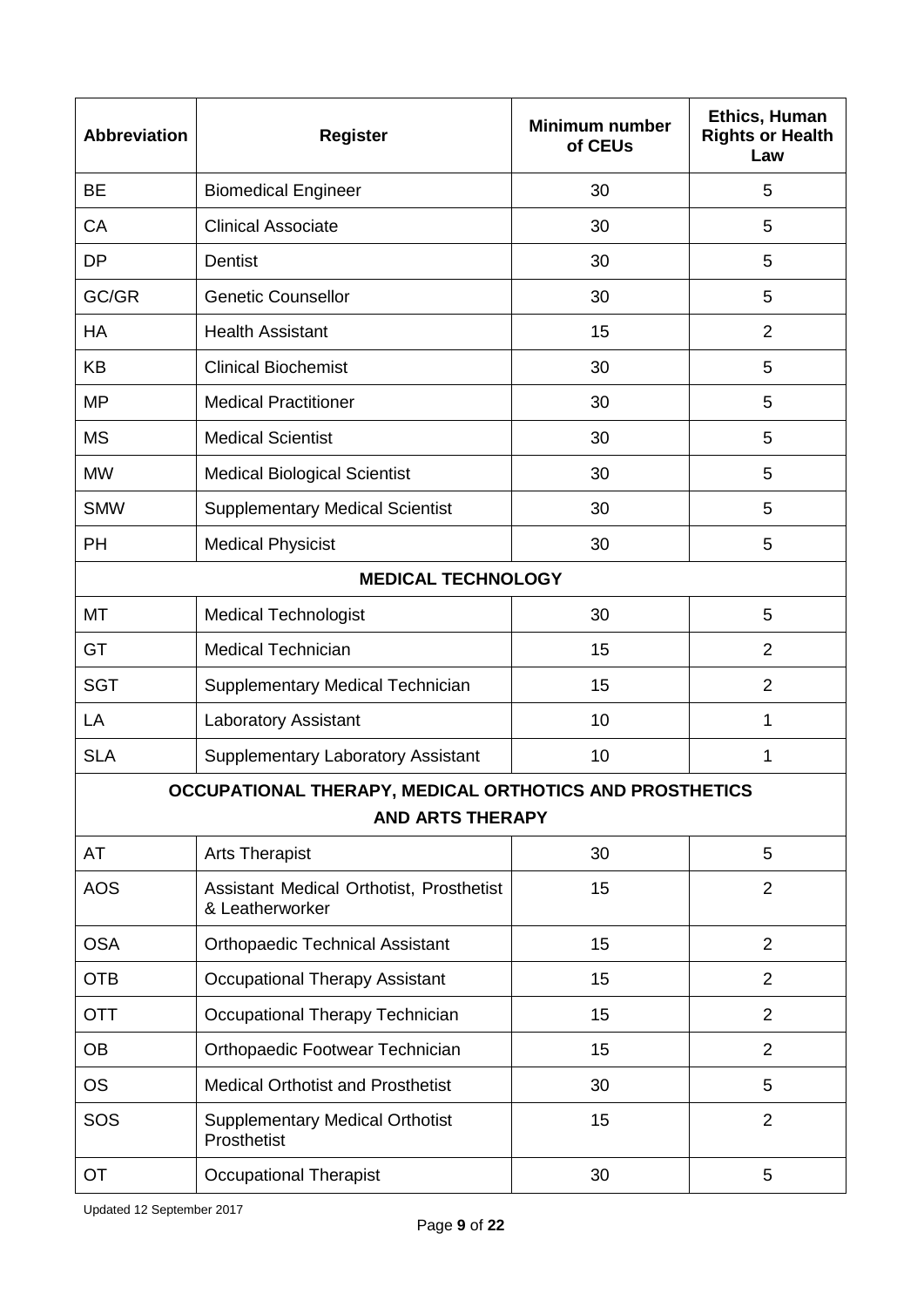| <b>Abbreviation</b>                     | <b>Register</b>                             | <b>Minimum number</b><br>of CEUs | <b>Ethics, Human</b><br><b>Rights or Health</b><br>Law |
|-----------------------------------------|---------------------------------------------|----------------------------------|--------------------------------------------------------|
| <b>SOT</b>                              | <b>Supplementary Occupational Therapist</b> | 15                               | $\overline{2}$                                         |
|                                         | OPTOMETRY AND DISPENSING OPTICIANS          |                                  |                                                        |
| OD                                      | <b>Dispensing Optician</b>                  | 30                               | 5                                                      |
| SOD                                     | <b>Supplementary Dispensing Optician</b>    | 15                               | $\overline{2}$                                         |
| <b>OP</b>                               | Optometrist                                 | 30                               | 5                                                      |
| <b>SOP</b>                              | <b>Supplementary Optometrist</b>            | 15                               | $\overline{2}$                                         |
| <b>OR</b>                               | Orthoptist                                  | 15                               | $\overline{2}$                                         |
| PHYSIOTHERAPY, PODIATRY AND BIOKINETICS |                                             |                                  |                                                        |
| <b>BK</b>                               | <b>Biokineticist</b>                        | 30                               | 5                                                      |
| <b>CH</b>                               | Podiatrist                                  | 30                               | 5                                                      |
| <b>MA</b>                               | <b>Masseurs</b>                             | 15                               | $\overline{2}$                                         |
| PT                                      | Physiotherapist                             | 30                               | 5                                                      |
| <b>PTA</b>                              | <b>Physiotherapy Assistants</b>             | 15                               | $\overline{2}$                                         |
| <b>PTT</b>                              | <b>Physiotherapy Technicians</b>            | 15                               | $\overline{2}$                                         |
| <b>RM</b>                               | <b>Remedial Gymnast</b>                     | 15                               | $\overline{2}$                                         |
| <b>SCH</b>                              | <b>Supplementary Podiatrist</b>             | 15                               | $\overline{2}$                                         |
| <b>SPT</b>                              | Supplementary Physiotherapist               | 15                               | $\overline{2}$                                         |
|                                         | <b>PSYCHOLOGY:</b>                          |                                  |                                                        |
| <b>PM</b>                               | Psychotechnician                            | 15                               | $\overline{2}$                                         |
| <b>PMT</b>                              | Psychometrist                               | 30                               | 5                                                      |
| <b>PRC</b>                              | <b>Registered Counsellor</b>                | 30                               | 5                                                      |
| <b>PS</b>                               | Psychologist                                | 30                               | 5                                                      |
| RADIOGRAPHY AND CLINICAL TECHNOLOGY     |                                             |                                  |                                                        |
| <b>DR</b>                               | Radiographer                                | 30                               | 5                                                      |
| EE                                      | Electro-Encephalographic Technician         | 15                               | $\overline{2}$                                         |
| KT                                      | <b>Clinical Technologist</b>                | 30                               | 5                                                      |
| <b>KTA</b>                              | <b>Assistant Clinical Technologist</b>      | 15                               | $\overline{2}$                                         |
| <b>KTG</b>                              | <b>Graduate Clinical Technologist</b>       | 30                               | 5                                                      |
| <b>RLT</b>                              | <b>Radiation Laboratory Technologist</b>    | 15                               | $\overline{2}$                                         |

Updated 12 September 2017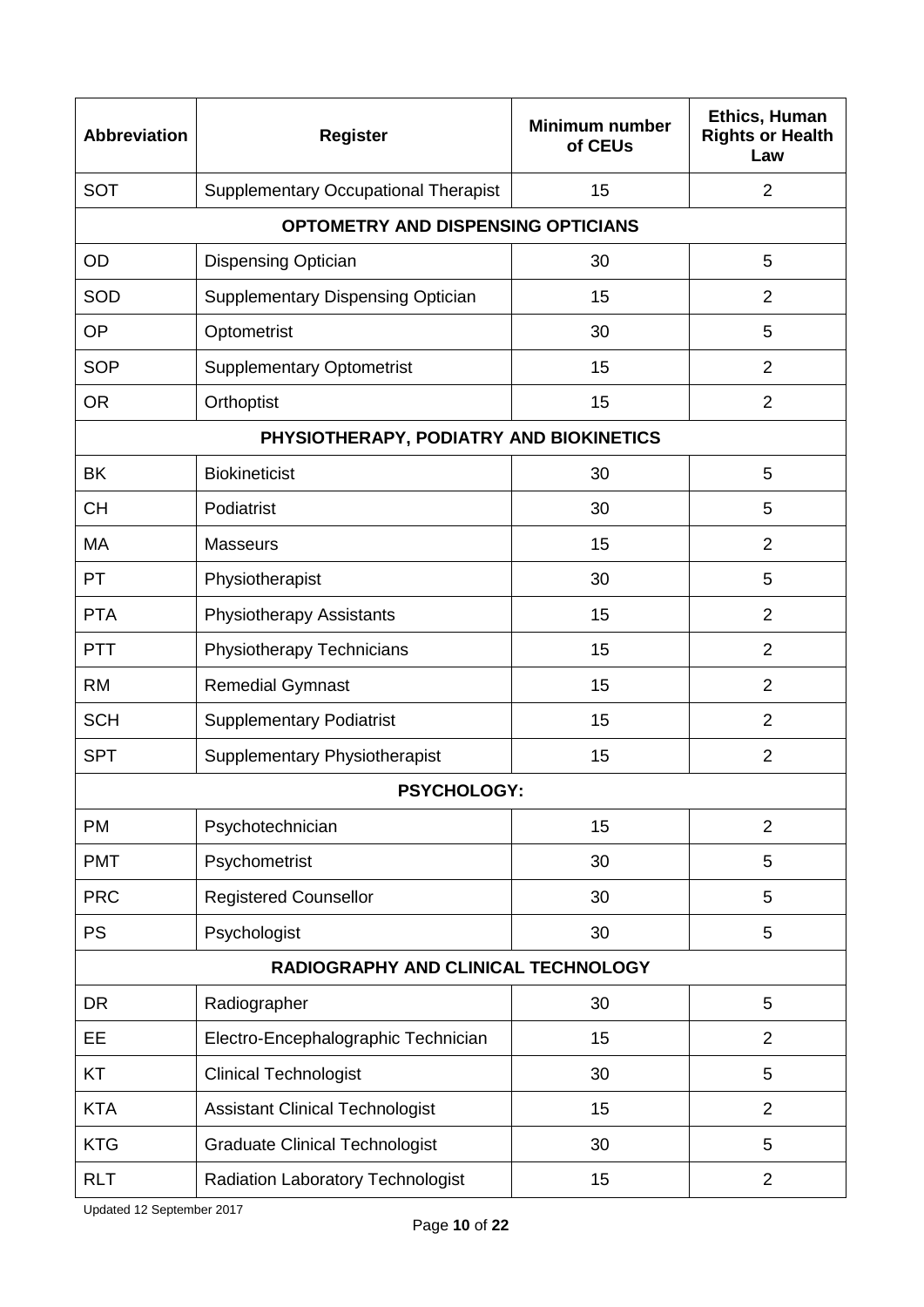| <b>Abbreviation</b>                      | <b>Register</b>                                              | <b>Minimum number</b><br>of CEUs | <b>Ethics, Human</b><br><b>Rights or Health</b><br>Law |
|------------------------------------------|--------------------------------------------------------------|----------------------------------|--------------------------------------------------------|
| <b>RSDR</b>                              | Restricted Supplementary Diagnostic<br>Radiographer          | 15                               | 2                                                      |
| <b>SEE</b>                               | <b>Supplementary Electro-</b><br>Encephalographic Technician | 15                               | $\overline{2}$                                         |
| <b>SDR</b>                               | <b>Supplementary Diagnostic</b><br>Radiographer              | 15                               | $\overline{2}$                                         |
| <b>SKT</b>                               | <b>Supplementary Clinical Technologist</b>                   | 15                               | $\overline{2}$                                         |
| <b>SRLT</b>                              | Supplementary Radiation Laboratory<br>Technologist           | 15                               | $\overline{2}$                                         |
| SPEECH, LANGUAGE AND HEARING PROFESSIONS |                                                              |                                  |                                                        |
| AM                                       | Audiometrician                                               | 15                               | $\overline{2}$                                         |
| <b>AU</b>                                | Audiologist                                                  | 30                               | 5                                                      |
| <b>GAK</b>                               | Hearing Aid Acoustician                                      | 30                               | 5                                                      |
| SAU                                      | <b>Supplementary Audiologist</b>                             | 15                               | $\overline{2}$                                         |
| <b>SGAK</b>                              | <b>Supplementary Hearing Aid</b><br>Acoustician              | 15                               | $\overline{2}$                                         |
| <b>SGG</b>                               | Speech<br>Hearing<br>Community<br>and<br>Worker              | 30                               | 5                                                      |
| <b>SGK</b>                               | Speech and Hearing Correctionist                             | 30                               | 5                                                      |
| <b>SHA</b>                               | Speech and Hearing Assistant                                 | 15                               | $\overline{2}$                                         |
| <b>ST</b>                                | <b>Speech Therapist</b>                                      | 30                               | 5                                                      |
| <b>SSTA</b>                              | Supplementary Speech Therapist and<br>Audiologist            | 15                               | $\overline{2}$                                         |
| <b>STA</b>                               | Speech Therapist and Audiologist                             | 30                               | 5                                                      |
| <b>STB</b>                               | Speech Therapy Assistant                                     | 15                               | $\overline{2}$                                         |

# <span id="page-11-0"></span>**1.1.2 Certificate of Attendance**

All health practitioners shall ensure that they are in possession of a certificate of attendance for every activity they have attended. They shall keep these for at least two years so that their certificates will be available if required for a random compliance check.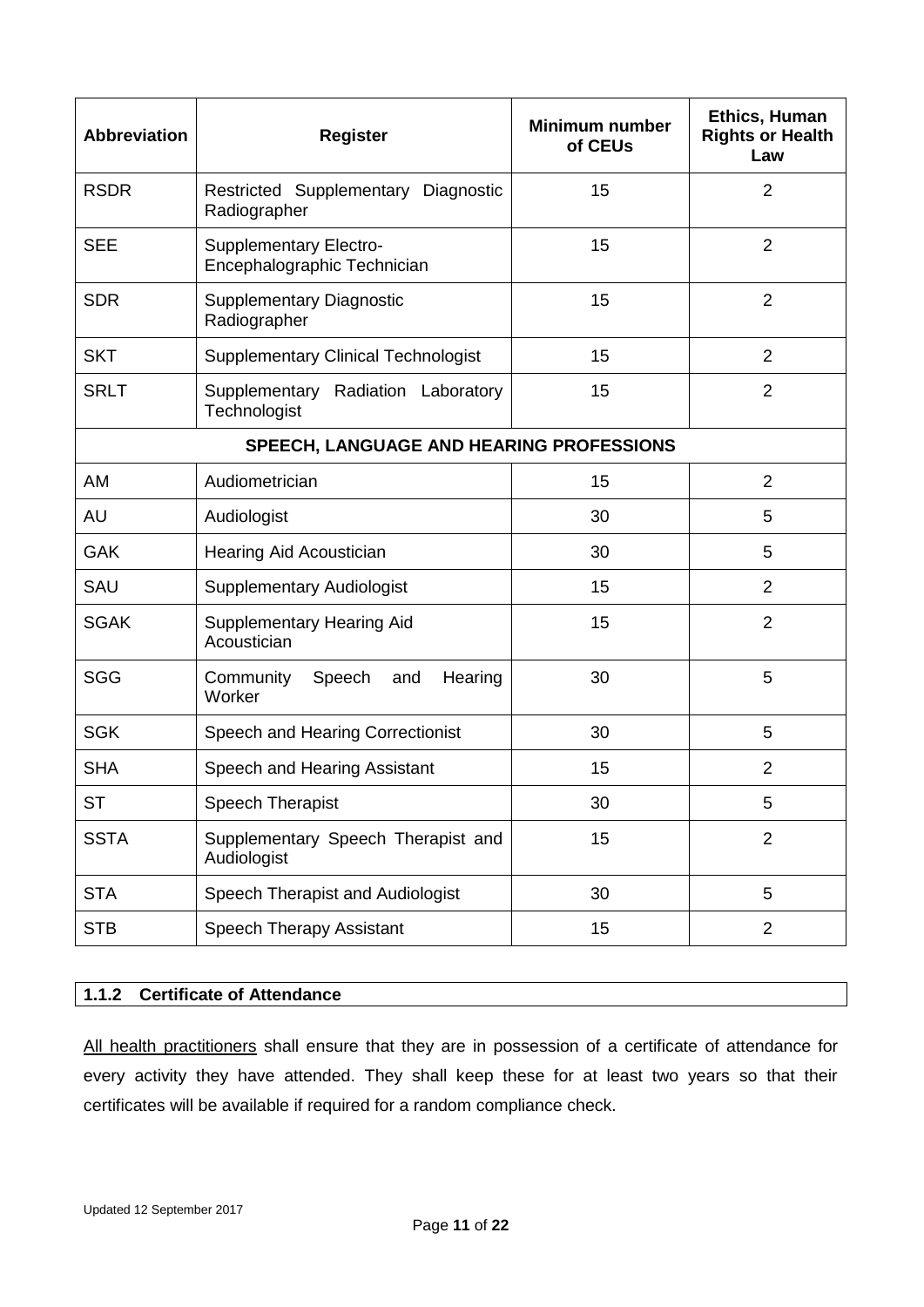# <span id="page-12-0"></span>**1.1.3 CPD Activity Record**

Every health practitioner shall maintain a record of their own learning activities and document these on an official **HPCSA Individual CPD Activity Record (Form CPD 1 IAR)** which includes the following:

- the name and registration number of the health practitioner;
- the name and number of the Accredited Service Provider or individual activity accreditation number;
- the topic of the activity (ethics, human rights and health law must be specified separately);
- the number of CEUs; and
- the attendance/ completion date.

This record is the only data required of individual health practitioners. It should be duly completed so that it accurately reflects a health practitioner's CPD activities for the previous 24 months. This record needs to be submitted should the health practitioner be selected randomly for an audit.

#### <span id="page-12-1"></span>**1.1.4 Audit of Health Practitioners**

An individual drawn in the audit may submit the data and copies of CPD certificates in one of the following three ways:

- a paper copy of the Excel spreadsheet record of his/ her Individual CPD Activity Record (submitted by post to the CPD Section at HPCSA at PO Box 205, PRETORIA, 0001);
- an electronic copy of the Excel spreadsheet record of his/ her Individual CPD Activity Record (Form CPD 1 IAR) (submitted electronically to the CPD Section at HPCSA at cpd@hpcsa.co.za); An electronic copy of the Excel spreadsheet that has been captured and held by arrangement between the health practitioner and a relevant individual or business (submitted electronically to the CPD Section at HPCSA at [cpd@hpcsa.co.za\);](mailto:cpd@hpcsa.co.za)) or
- facsimile (012) 328 5120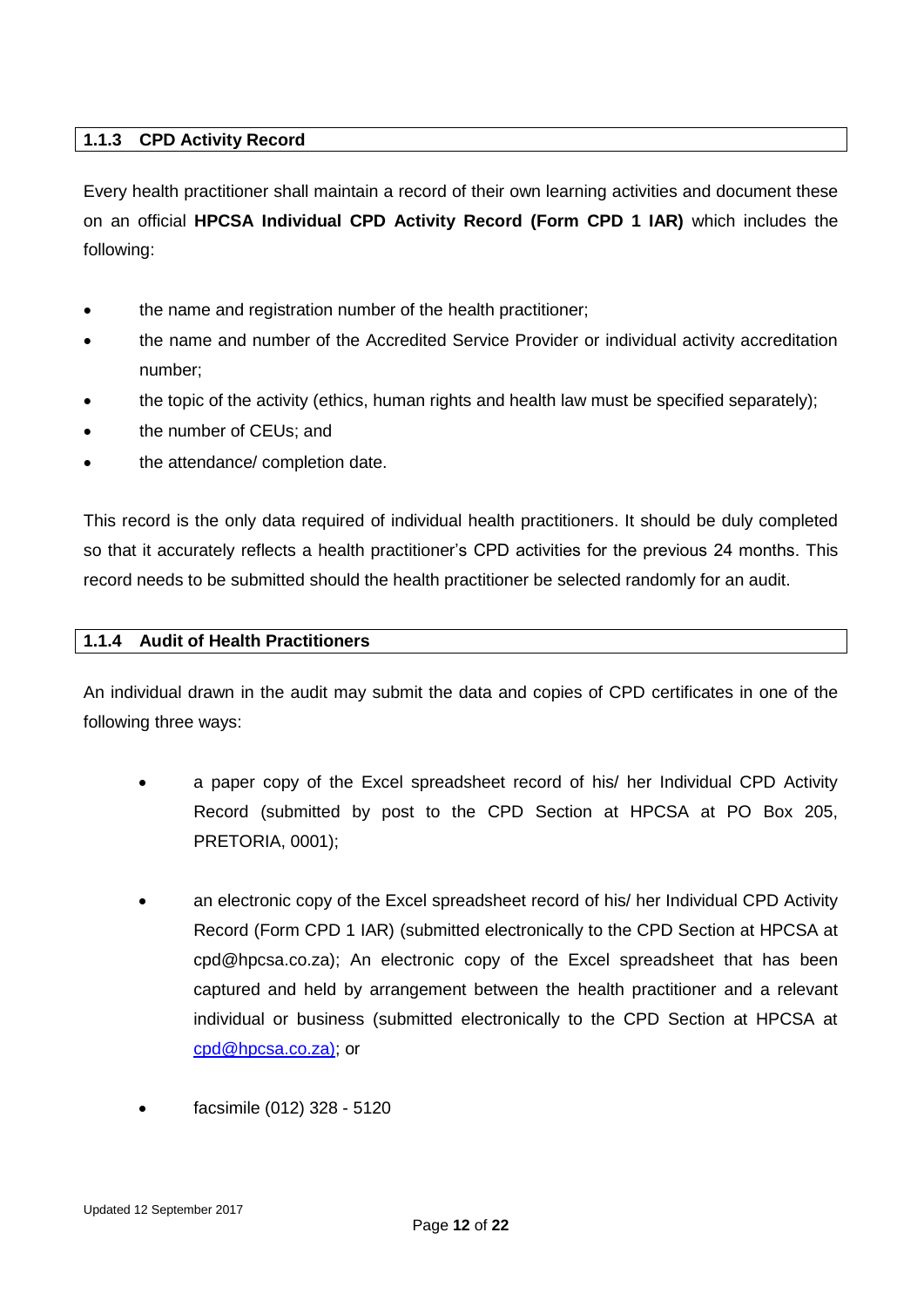Health practitioners who are non-compliant or who do not submit their CPD records will be given a six months' extension.

The HPCSA CPD System will be administered and monitored by the Council. The **HPCSA** will randomly select individual health practitioners for compliance checks every two months. The sample size will depend on the number of health practitioners on the register. Health practitioners are obliged to submit the required documents within 21 working days on receipt of notification of being selected. The results of the compliance check will be submitted to the HPCSA CPD Committee as well as to the relevant professional boards for their further action, if any.

#### <span id="page-13-0"></span>**1.1.5 Requirements for practitioners registered in different boards**

Health practitioners who are registered in two different professions or categories must meet the requirements of the boards that are applicable. Health practitioners registered in more than one category **within the same professional board** should accrue thirty CEUs per with the five CEUs for ethics, human rights or health law per twelve-month period.

#### <span id="page-13-1"></span>**1.1.6 Cross Recognition of CEUs**

If a CPD activity has been accredited by an Accreditor for a specific professional board, all health care professionals may attend that activity **if it is relevant to their specific scope of practice.**  Health practitioners will therefore not need to apply for that activity to be re-accredited by their own professional board in order to claim the CEUs accrued for attending that activity already in the document at the definitions under **Recognition.**

#### <span id="page-13-2"></span>**1.1.7 CEUs obtained internationally**

When health practitioners who are actively practising in South Africa attend an accredited professional or academic meeting or activity internationally, it will be recognised for CPD purposes. An accreditor in South Africa should accredit the activity attended internationally if not accredited/ recognised for CEUs equivalent in the country where it was held.

#### <span id="page-13-3"></span>**2 LEARNING ACTIVITIES**

There are two levels of activities, those with non-measurable outcomes, those with outcomes that do not necessarily constitute a full year of earned CEUs, and those associated with formally structured learning programmes. **A health practitioner may obtain CEUs at any level depending on personal circumstances and individual learning needs.**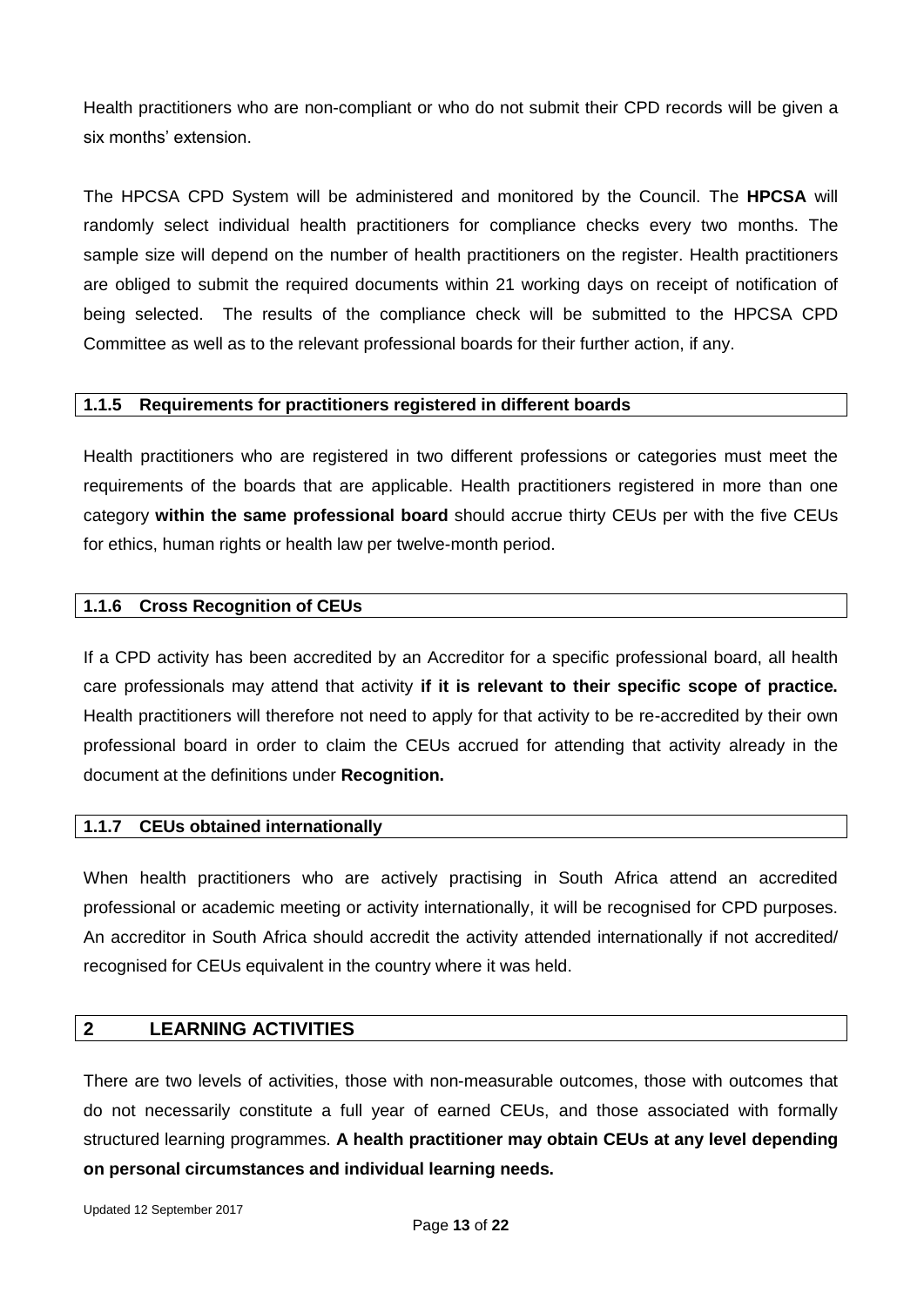<span id="page-14-0"></span>

| $\epsilon$<br>-<br>-- | $\sim$<br>-- |  |
|-----------------------|--------------|--|
|                       |              |  |

#### <span id="page-14-1"></span>**2.1.1 Once-off activities**

These are once-off activities and CEUs are allocated according to time, one CEU per hour to a maximum of eight CEUs per day. Presenters of such activities can be allocated double CEUs.

Presenters / co-presenters can only claim once for CEUs if the same activity is presented more than once.

These activities include:

- a. breakfast meetings or presentations;
- b. formally arranged hospital or inter-departmental meetings or updates;
- c. case study discussions;
- d. formally organised special purpose teaching/ learning ward rounds (not including routine service ward rounds);
- e. formally organised special purpose lectures that are not part of a business meeting;
- f. mentoring/supervision, peer supervision and activities that are specific to certain professions;
- g. conferences, symposia, refresher courses, short courses without a measurable outcome, international conferences;
- h. interest groups meeting regularly with a minimum of six meetings per year;
- i. morbidity and mortality meetings (one CEU per hour for both presenter and attendee); as well as
- j. Workshops, lectures, seminars on ethics (one CEU per hour)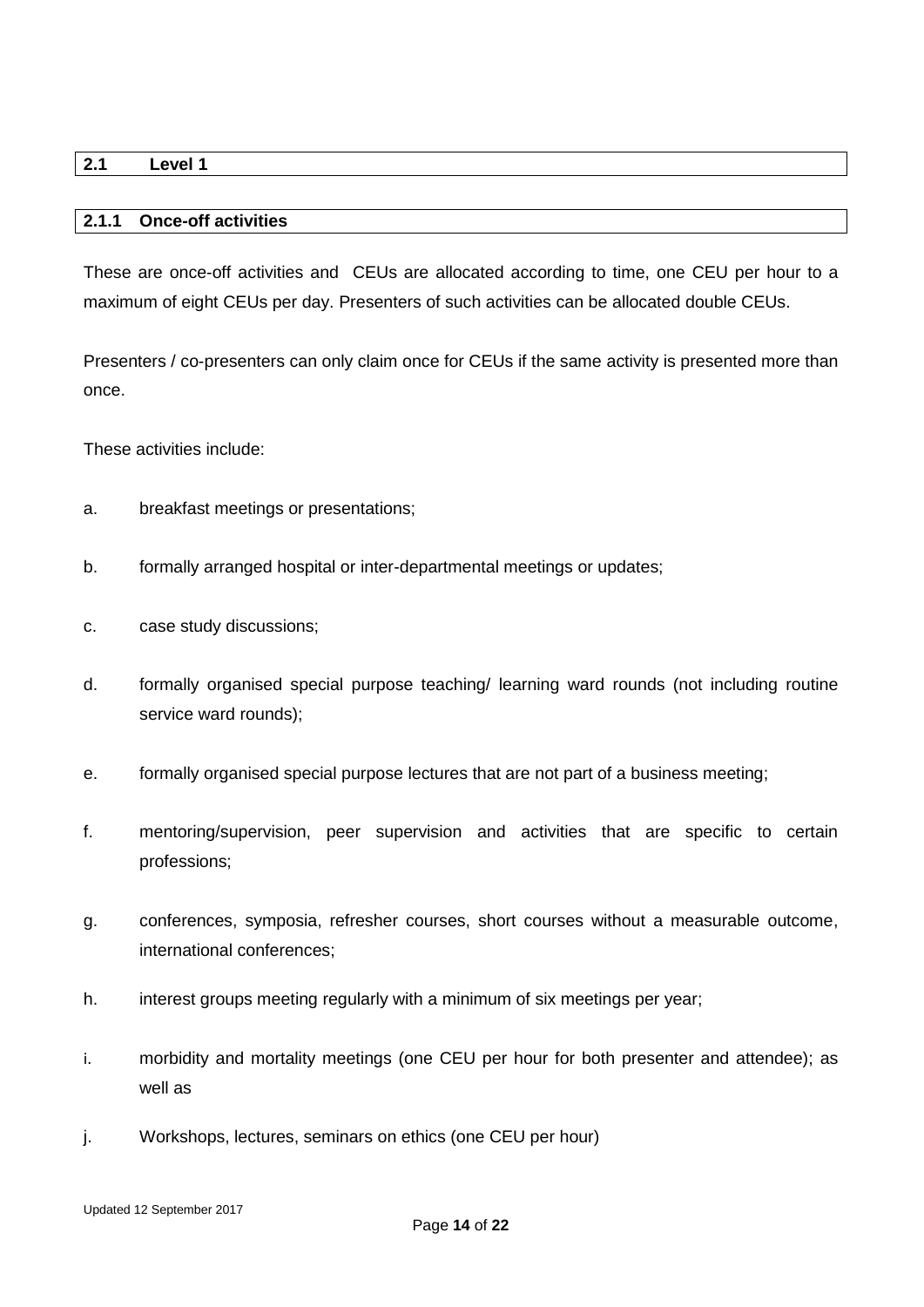#### <span id="page-15-0"></span>**2.1.2 Activities that are managed within rules of an accredited structure (HEI and/or Professional Organisations)**

|         | <b>Activity</b>                                                                                                                                                                                                                                                                                                                        | <b>CEUs</b>                                                             |
|---------|----------------------------------------------------------------------------------------------------------------------------------------------------------------------------------------------------------------------------------------------------------------------------------------------------------------------------------------|-------------------------------------------------------------------------|
| k.      | Principal author of a peer reviewed publication or chapter in a<br>book                                                                                                                                                                                                                                                                | 15                                                                      |
| Ι.      | Co-author/ editor of a peer reviewed publication or chapter in a<br>book                                                                                                                                                                                                                                                               | 5                                                                       |
| m.      | Review of an article/ chapter in a book/ journal                                                                                                                                                                                                                                                                                       | 3                                                                       |
| n.      | Evaluation and classification of Psychological Tests                                                                                                                                                                                                                                                                                   | 5                                                                       |
| O.(i)   | Principal presenter/ author of a paper/ poster at a congress/<br>symposium/ refresher course                                                                                                                                                                                                                                           | 10                                                                      |
| O.(ii)  | Co-presenters/co-authors of a paper/poster at a congress/<br>symposium/course/refresher course                                                                                                                                                                                                                                         | 5                                                                       |
| O.(iii) | Presenters of accredited short courses                                                                                                                                                                                                                                                                                                 | 10                                                                      |
| O.(iv)  | Co-presenters of accredited short courses                                                                                                                                                                                                                                                                                              | 5                                                                       |
| р.      | Interactive skills workshop with an evaluation of the outcome                                                                                                                                                                                                                                                                          | 5                                                                       |
| q.      | All learning material (which could include DVD, CD, internet or<br>email activities) with MCQs for evaluation with a pass rate of 70%                                                                                                                                                                                                  | Refer to Annexure A                                                     |
| r.      | Guest/occasional lecturer at an accredited institution                                                                                                                                                                                                                                                                                 | 3 per lecture                                                           |
| S.      | External examiner of a Masters and/ or Doctoral thesis                                                                                                                                                                                                                                                                                 | 5 per thesis                                                            |
| t.      | External (independent) examiners/ moderators of all assessments                                                                                                                                                                                                                                                                        | 2 per appointment                                                       |
| u.      | Reviewers of practice audit/ CPD learning portfolios                                                                                                                                                                                                                                                                                   | 5                                                                       |
| v.      | Health personnel who supervise undergraduates/ interns/<br>postgraduates in clinical/ technical training in collaboration<br>with an accredited training institution on a regular basis<br>during the academic year (if not in job description)                                                                                        | (two per student)<br>(max sixteen CEUs<br>per calendar year).           |
| W.      | Single modules of Masters degrees with part-time enrolment for<br>study for non-degree purposes                                                                                                                                                                                                                                        | 5 CEU'S are given<br>only if the module<br>was completed and<br>passed. |
| х.      | Professional Interest Groups (this could include Journal Clubs if<br>compliant with the criteria) that are formally constituted and<br>present a regularly recurring programme that extends for one year<br>with a minimum of six meetings per year. These activities have a<br>measurable outcome according to criteria in Annexure A | Up to 3 per meeting                                                     |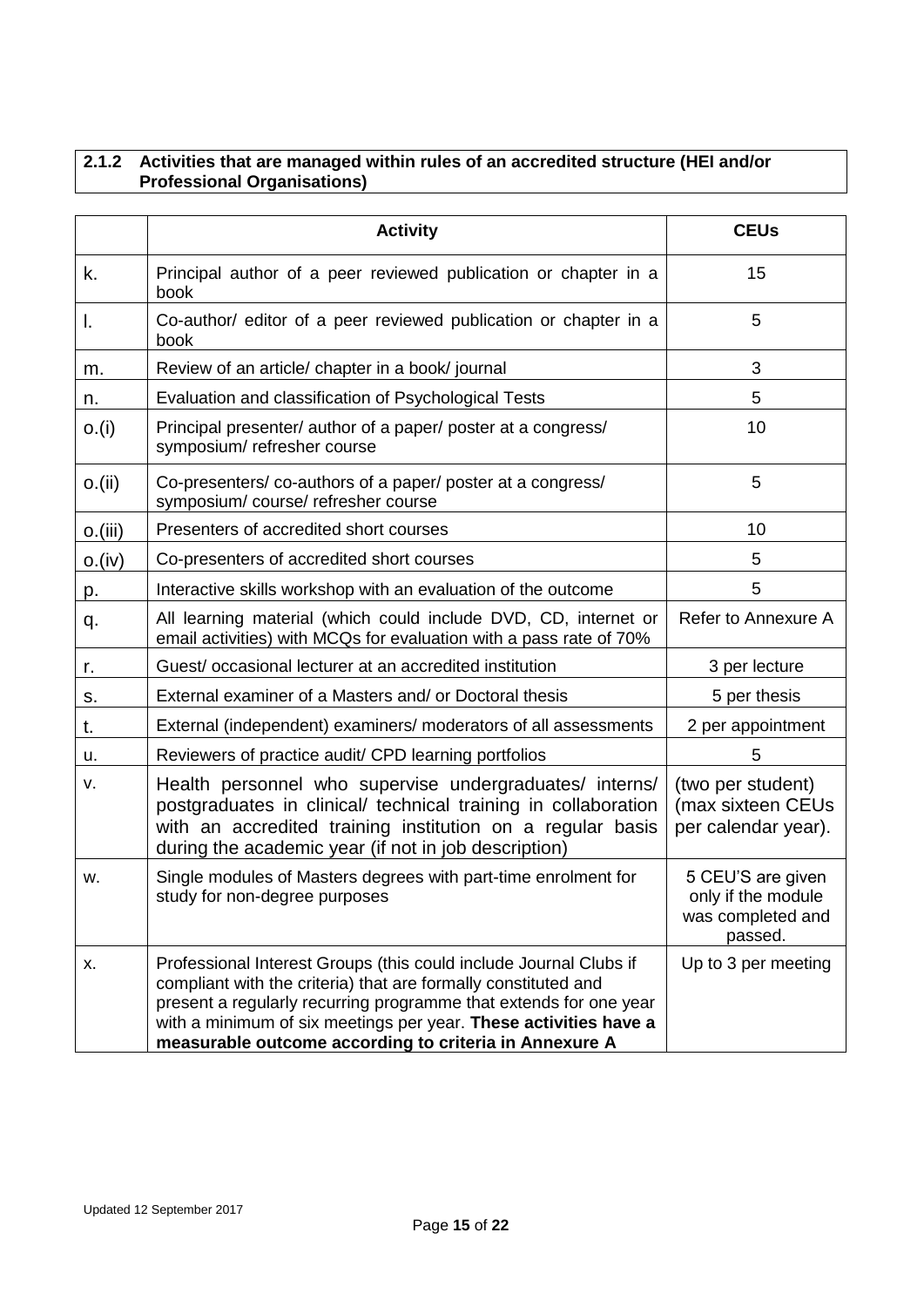<span id="page-16-0"></span>

This level comprises structured learning, i.e. a formal programme that is planned and offered by an accredited training institution, evaluated by an accredited assessor and has a measurable outcome.

Activities include:

#### **No prior approval by an accreditor necessary**

(a) postgraduate degrees, diplomas and certificates that are recognised as additional qualifications by the relevant professional board – at the end of each year of study (not exceeding the normal duration of the degree); thirty CEUs may be claimed upon submitting an academic report on progress, and additional thirty CEUs may be claimed on successful completion of the qualification;

#### **Prior approval by an accreditor necessary**

- (b) short courses with a minimum of 25 hours with additional clinical hands-on training, plus a formal assessment of the outcome – successful completion of an activity at this level will earn thirty CEUs; and
- (c) short courses less than 25 hours, with a measurable outcome (1 CEU per hour).

#### Other Activities:

Guidelines for the latter two activities are available on the HPCSA website. Health practitioners will need to submit documentation/ portfolios to an accreditor to obtain the thirty CEUs for these activities.

- (d) learning portfolios; and
- (e) practice audit.

# <span id="page-16-1"></span>**3 ACTIVITIES THAT DO NOT QUALIFY FOR CEUs**

The following activities do not qualify for CEUs: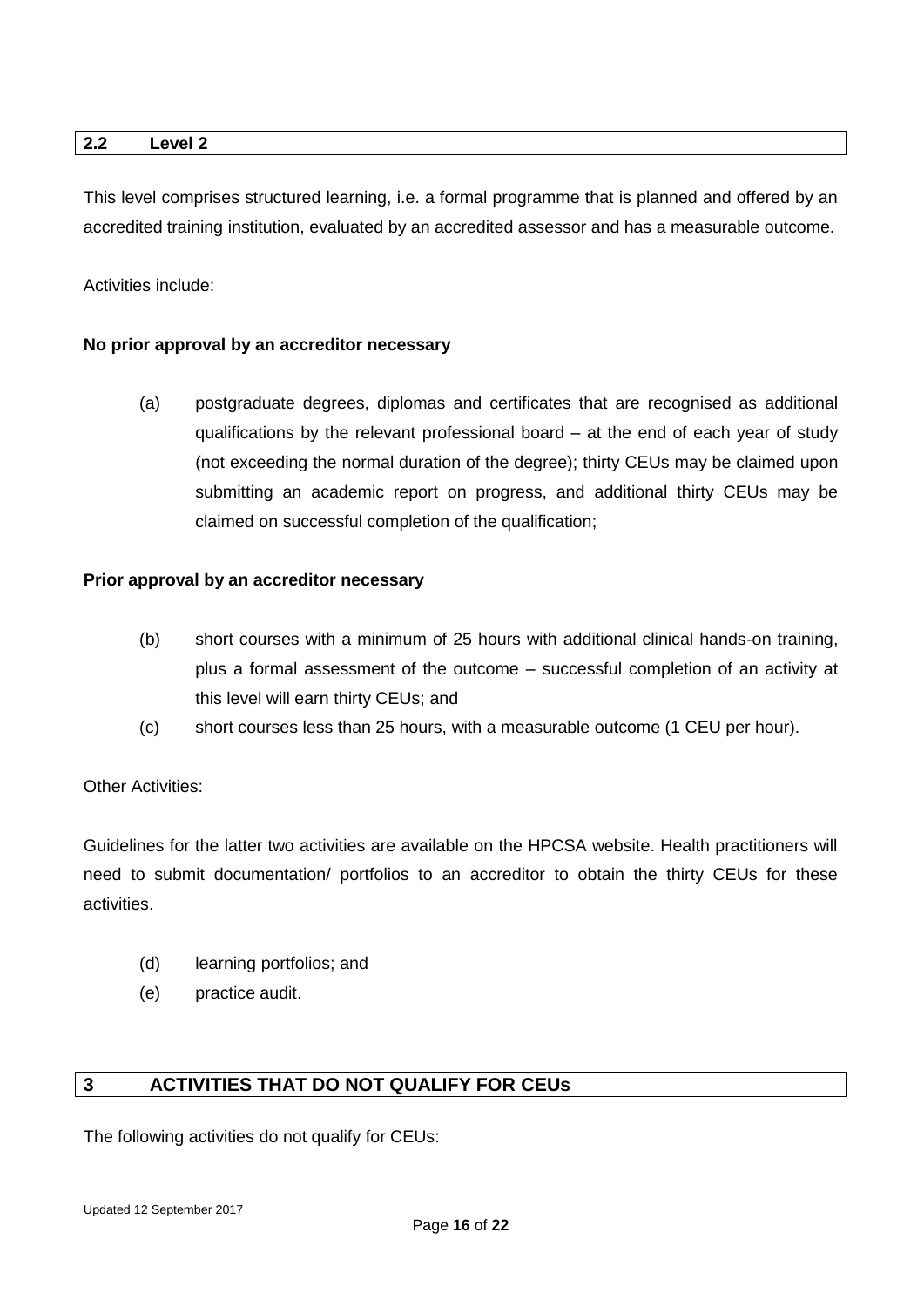- time spent in planning, organising or facilitating any activity;
- published congress proceedings;
- non-referenced letters to the Editor of accredited journals;
- daily ward rounds:
- written assignments;
- compilation of student training manuals for internal use;
- staff and/ or administrative meetings;
- tours and/ or viewing of exhibits and technological demonstrations;
- membership of professional bodies, professional boards or associations;
- holding a portfolio on the professional body's executive or council structure;
- presentations and publications to the public; and
- Mandatory Health and Safety Training at laboratories, which is part of the curriculum (specifically applies to Medical Technology).

Meetings arranged by pharmaceutical companies and manufacturers or importers of products and technical devices (including assistive device technology) or their representatives purely for the purpose of **marketing and/ or promoting their products** are not eligible for accreditation. Activities for the purpose of training in the use of company products or technological devices may be presented by arrangement with an accreditor or accredited service provider.

# <span id="page-17-0"></span>**4 NON-COMPLIANCE**

# <span id="page-17-1"></span>**4.1 Health practitioners who are not compliant or have requested an extension**

The CPD Section will on receipt of a non-compliant audit or request for extension afford the health practitioner a six months' extension in which they can attempt to be compliant. After the period of six months, if still not compliant, the names of *bona fide* non-compliant health practitioners will be submitted to the relevant professional boards, which might take any of the following actions:

- changing the category of registration to supervised practice; until proof of compliance with the CPD requirements are submitted;
- successfully passing a Board Examination;
- suspension from the register until submission of proof of compliance with the CPD requirements is submitted; or
- any other resolution by the relevant professional board.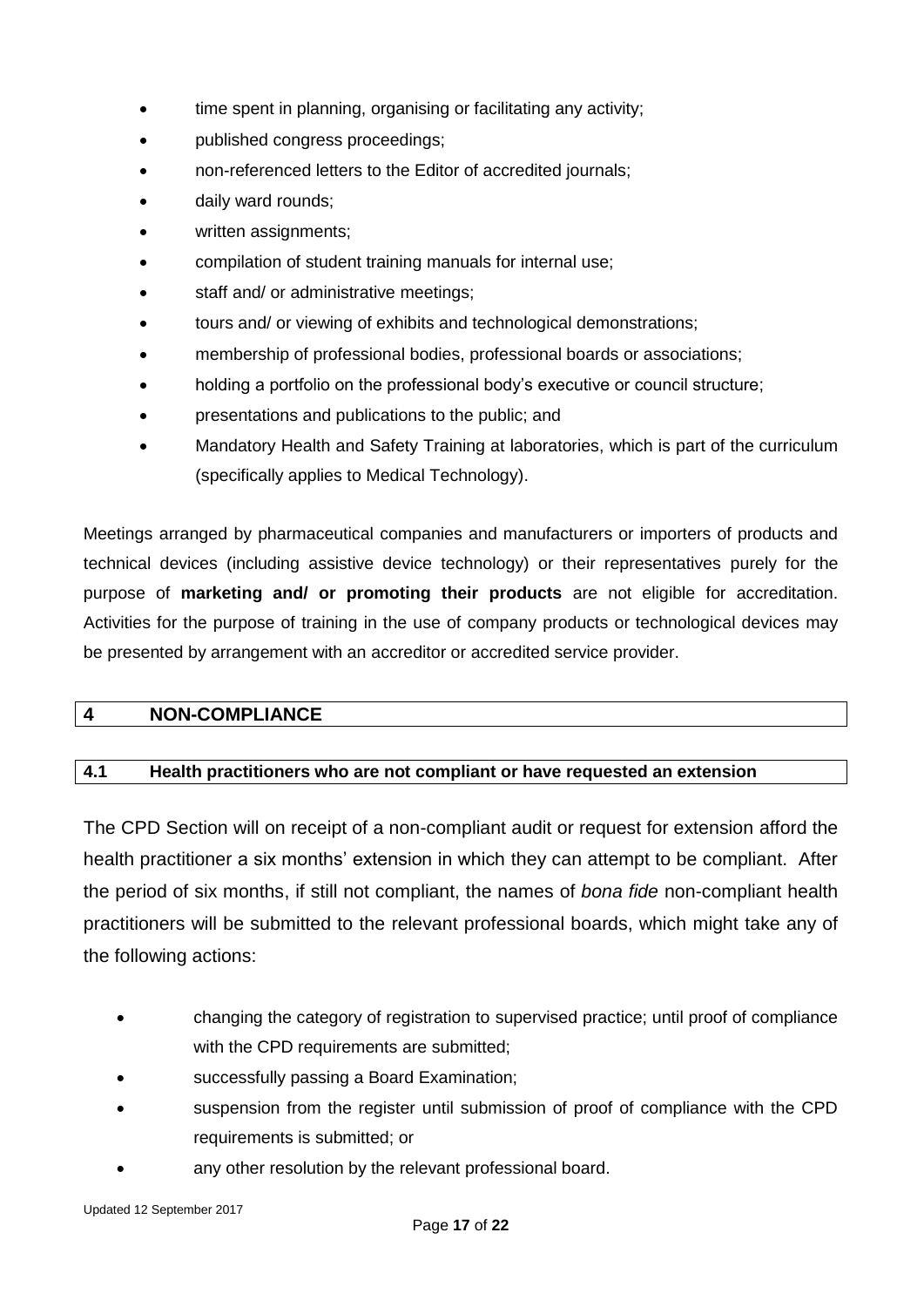### <span id="page-18-0"></span>**4.2 Health practitioners who do not submit their portfolios**

The CPD Section will afford the health practitioner a six months' extension. After the period of six months, if the health practitioners have still not submitted their portfolios, they will be seen to be non-compliant with the requirements. Their names will be submitted to the relevant professional boards and any action as described in 5.1 could be taken.

### <span id="page-18-1"></span>**5 DEFERMENT**

Health practitioners may apply for deferment of CPD and the HPCSA CPD Committee will review such applications individually on an *ad hoc* basis. The application should be strongly motivated with appropriate evidence/ documentation.

Deferment may be granted in the case of:

- a) a health practitioner who is outside South Africa for a period of time exceeding twelve months **and is not practising his/ her profession**; and
- b) a health practitioner who is outside of South Africa and practising in a country where there is no access to CPD activities.

Deferment may be granted for a maximum period of three years. Deferment will not be granted for a period of less than twelve months (in view of the fact that a professional may collect CEUs in a following year).

Any health practitioner mentioned in the above paragraphs wishing to re-enter the system after deferment will be subject to the following conditions:

- if deferment was granted for more than twelve months but less than two years, proof of full employment in the profession during that time should be submitted and the health practitioner will, on review by the HPCSA CPD Committee, be allowed to recommence the CPD year immediately;
- if deferment was granted for more than two years but less than three years, the health practitioner must submit proof of his/ her employment during that time and the health practitioner will, on the recommendation of the HPCSA CPD Committee, be required to complete a period of supervised practice as determined by the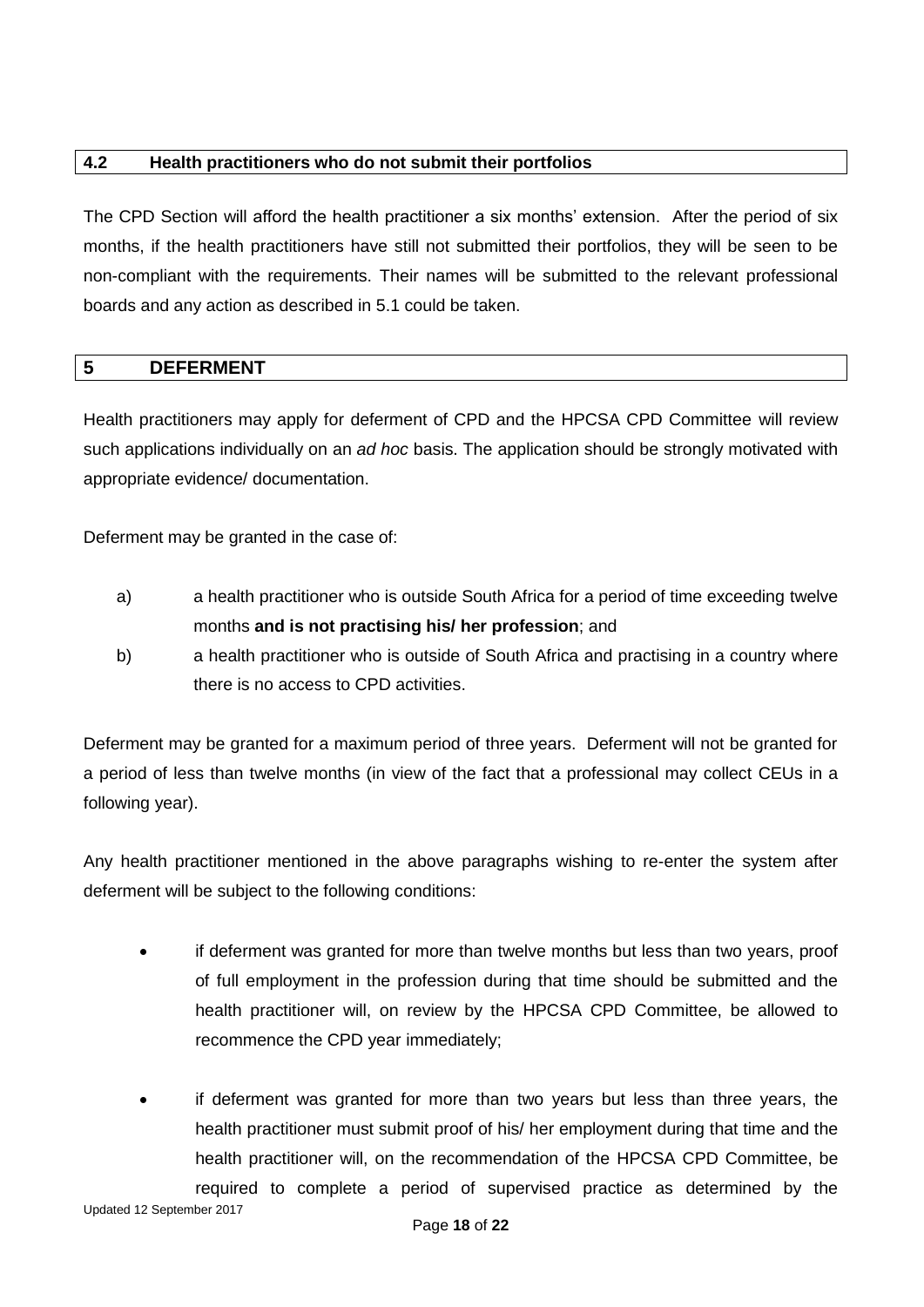professional board in his/ her area of practice, and will recommence the CPD year immediately;

- if deferment was granted for longer than twelve months and the health practitioner did not practice his/ her profession during the deferment period, he/she will be required to complete a period of supervised practice as determined by the professional board in his/ her area of practice; or
- if deferment was granted because the health practitioner was engaged in formal education and training for an additional qualification, CEUs will not be allocated for obtaining the said additional qualification. Proof of the additional qualification must be supplied to the CPD Section and the health practitioner will recommence the CPD year immediately.

# <span id="page-19-0"></span>**6 HEALTH PRACTITIONERS ABROAD**

Health practitioners who are practising abroad in countries where a continuing professional development system is in place **should comply** with the requirements in that country. They should retain documentary proof of attendance at CPD activities for submission in the event of being drawn in the sample audit. For re-registration purposes, documentary proof of compliance must be submitted for continuing professional development purposes in South Africa. This proof may be in the form of a letter from the accrediting authority in the country concerned.

# <span id="page-19-1"></span>**7 RETIREMENT**

Retired health practitioners who are active on the register should be compliant with CPD.

# <span id="page-19-2"></span>**8 NON-CLINICAL REGISTER**

Request for placement on the non-clinical register will only be considered with the relevant application form and Affidavit.

#### <span id="page-19-3"></span>**9 COMMUNITY SERVICE**

Health practitioners in community service do not have to comply with CPD during community service but are encouraged to attend and may accrue CEUs, which will be to their credit for the full 24 months from date of accrual.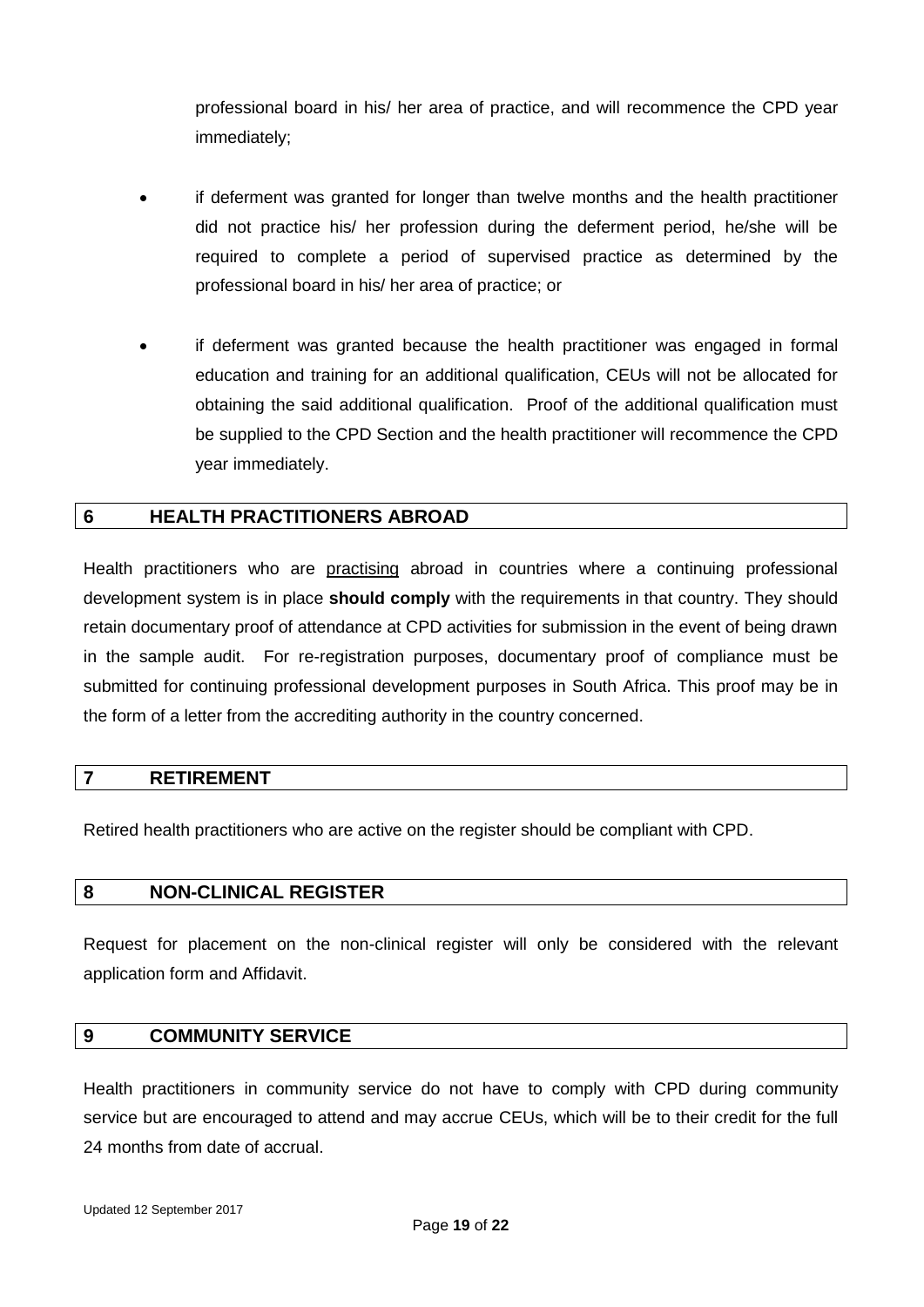# <span id="page-20-0"></span>**ANNEXURE A: Journal, Articles and Online Activities (not older than 5 years)**

# **1. Objectives of this Guideline**

This guideline aims to address any matter, which relates to education at online CPD events, as well as the regulation of any CPD activities, both physical and virtual, and should be read in conjunction with the general CPD guidelines.

#### 2. **Journals with multiple choice questions (MCQs)**

The content can be clinical or ethical in a peer reviewed/ non-peer reviewed journal or stand-alone activity. For every five questions, one CEU may be granted with a maximum of three CEUs per journal volume, regardless of whether the content is clinical or ethical.

#### **3. Pass mark**

The mark of 70% is required for the award of MCQs based points.

#### **4. Criteria of content**

- clear and concise, reflecting understanding;
- each MCQ question must contain a minimum of three options, and may be of the 'single-correct answer' or 'single-best' formats;
- all the questions in the MCQs cannot be true/ false maximum 20%; and
- should contain no commercial product promotion and/ or satire.

#### **5. Online CPD activities**

Online CPD activities that can be accredited include Level 1 - 2 as per CPD Guidelines.

#### **6. Other activities held online include but are not limited to:**

- workshops;
- webinars and lectures;
- profession related courses; as well as
- electronic journals' articles with measurable outcomes.